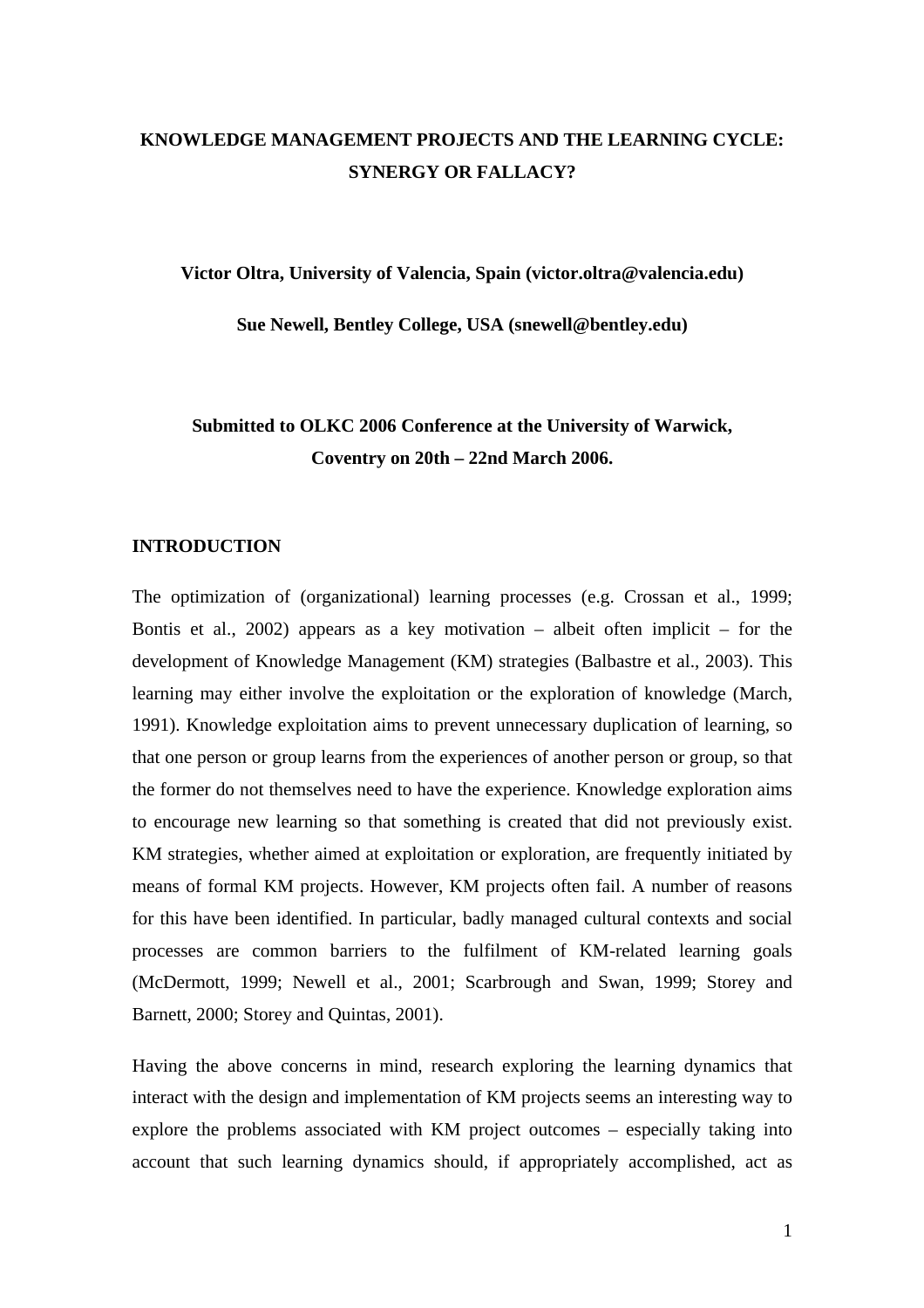triggers to successful, broader learning processes throughout the organization (Crossan et al., 1999). Therefore, if KM projects are aimed at optimizing organizational learning processes – and thus knowledge transfer across the broader organization – then the learning processes directly related to the development of the KM project – and thus knowledge transfer within the KM project context – may well play a key role in the success of both the KM project and the organization-wide learning processes.

Our research, thus, focuses on two research questions. (1) Assuming that KM projects are learning experiences themselves, do the design and implementation of KM projects sufficiently take into account the different processes of learning? (2) When KM projects do not fulfil the established goals, can any of the causes of failure be found in relation to (i) the neglect of any of the learning processes? (ii) the neglect of the complex dynamics of organizational learning processes – particularly, an unreflective urge to implement KM-enabled mechanisms that 'short-circuit' the learning cycle?

This paper is structured as follows. First, we consider more fully the relationship between KM initiatives and learning. We then describe the methodology that we have adopted in this paper, essentially a case-based one. We then describe and analyze two cases, using the theoretical concepts previously identified as important. Finally we discuss the results of our analysis and then conclude by highlighting the practical and theoretical contributions of our paper.

# **THEORETICAL BACKGROUND**

Learning is a process that involves grasping (coming to possess) some body of knowledge as well as using this knowledge to develop practical expertise and so come to know how to do something (Huber, 1991). This is articulated clearly by Cook and Brown (1999) who state that 'knowledge is a tool of knowing'. This view of learning challenges the supposed divergence between those who propose a cognitive view of learning (e.g. Argyris and Schön, 1978; March, 1991; Simon, 1991) and those who propose a situated view of learning (e.g. Brown and Duguid, 2001; Gherardi and Nicolini, 2000; Lave and Wenger, 1991), rather indicating that both aspects of learning are necessary to become knowledgeable. Indeed, Cook and Brown (1991) suggest that these two views simply represent two different epistemologies – an epistemology of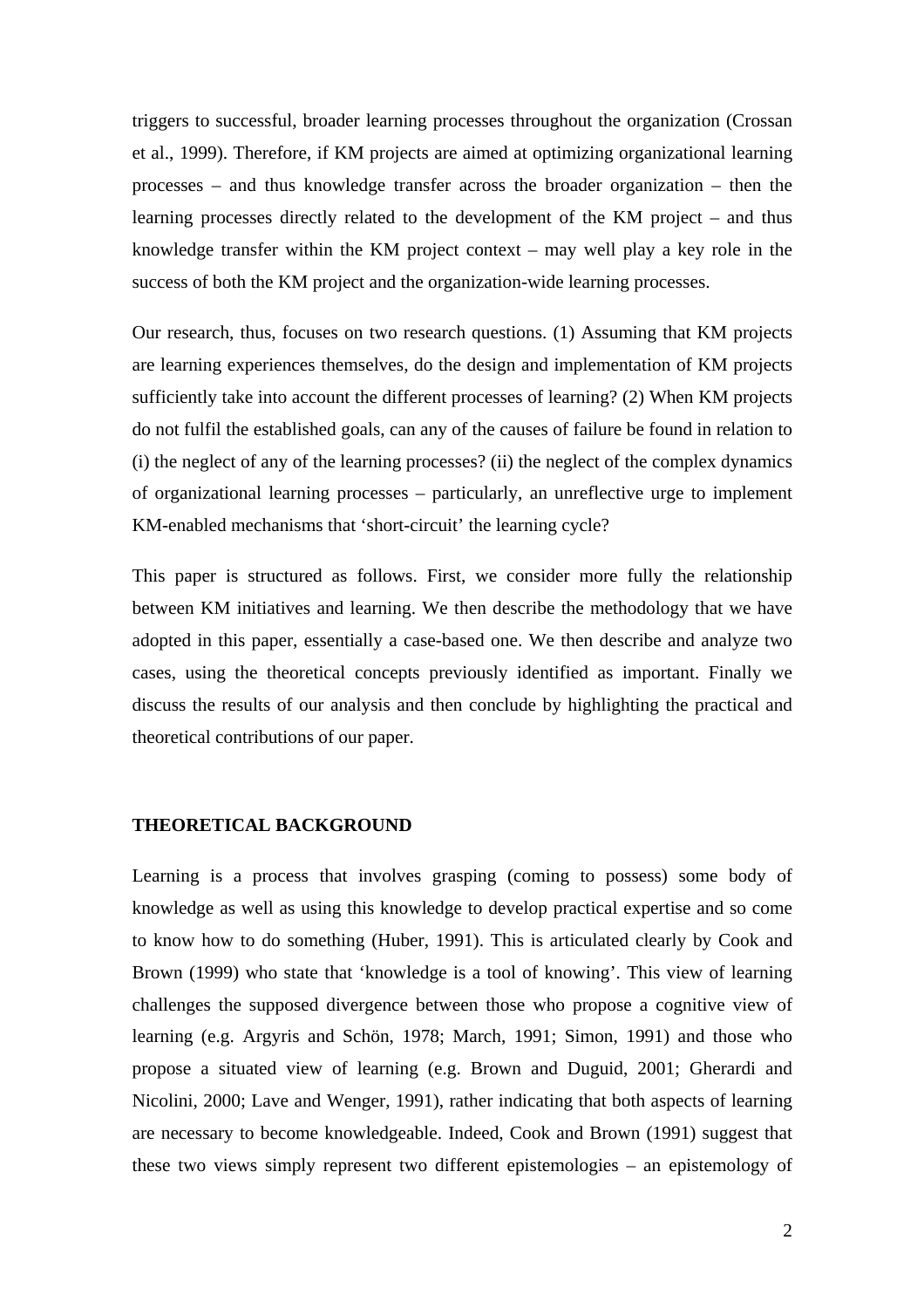possession and an epistemology of practice – and that it is the 'generative dance' between the two that is crucial to achieve effective learning.

Kolb (1984) uses the notion of a learning cycle, rather than a dance, to articulate the inter-relation between the cognitive and situated aspects of learning. The term 'cycle' perhaps suggests an overly linear view of the learning process, as compared for example to the notion of a 'dance'. Nevertheless, the learning cycle can help us to explore the inter-relationships between the knowledge and knowing aspects of learning. Kolb suggests a set of four processes (concrete experiences, observational reflection, abstract conceptualization, active experimentation) that have to be gone through in order for learning to be established. Learning can begin at any point in the learning cycle, but we will illustrate beginning with concrete experiences of a project team.

The team, perhaps a team brought together on a KM project to initiate a particular KM strategy, engages in some activities together (concrete experiences). Then, at a particular milestone, they can observe what has been achieved and reflect upon why certain objectives were not achieved or not achieved to the standards required (observational reflection). The importance of such reflective processes has been recognized by others (e.g. Ayas and Zeniuk, 2001). They can then develop hypotheses (abstract conceptualization) to explain poor performance – for example, the team can decide that they did not engage sufficiently with key stakeholders who are going to be expected to use the products from their KM project. Team members can then try to build stakeholder relationships (active experimentation) through different types of networking activities. If they still find that stakeholders are not engaged with their project, they will need to develop new hypotheses and test these (i.e. iterate through the learning cycle). However, if the stakeholder networking appears to have facilitated improved user acceptance of their ideas the learning cycle is complete, since they have learnt how to improve stakeholder engagement.

The learning cycle, thus, emphasizes that there is both behavioural/situated-practice and mental processing/cognitive work involved in learning. Thus, from a situated learning perspective we learn from our actual interactional experiences (concrete experience) and practice and try out different things to find out what works best (active experimentation). This kind of trial-and-error learning was emphasized traditionally by the behavioural school of learning, for example with Skinner's (1953) operant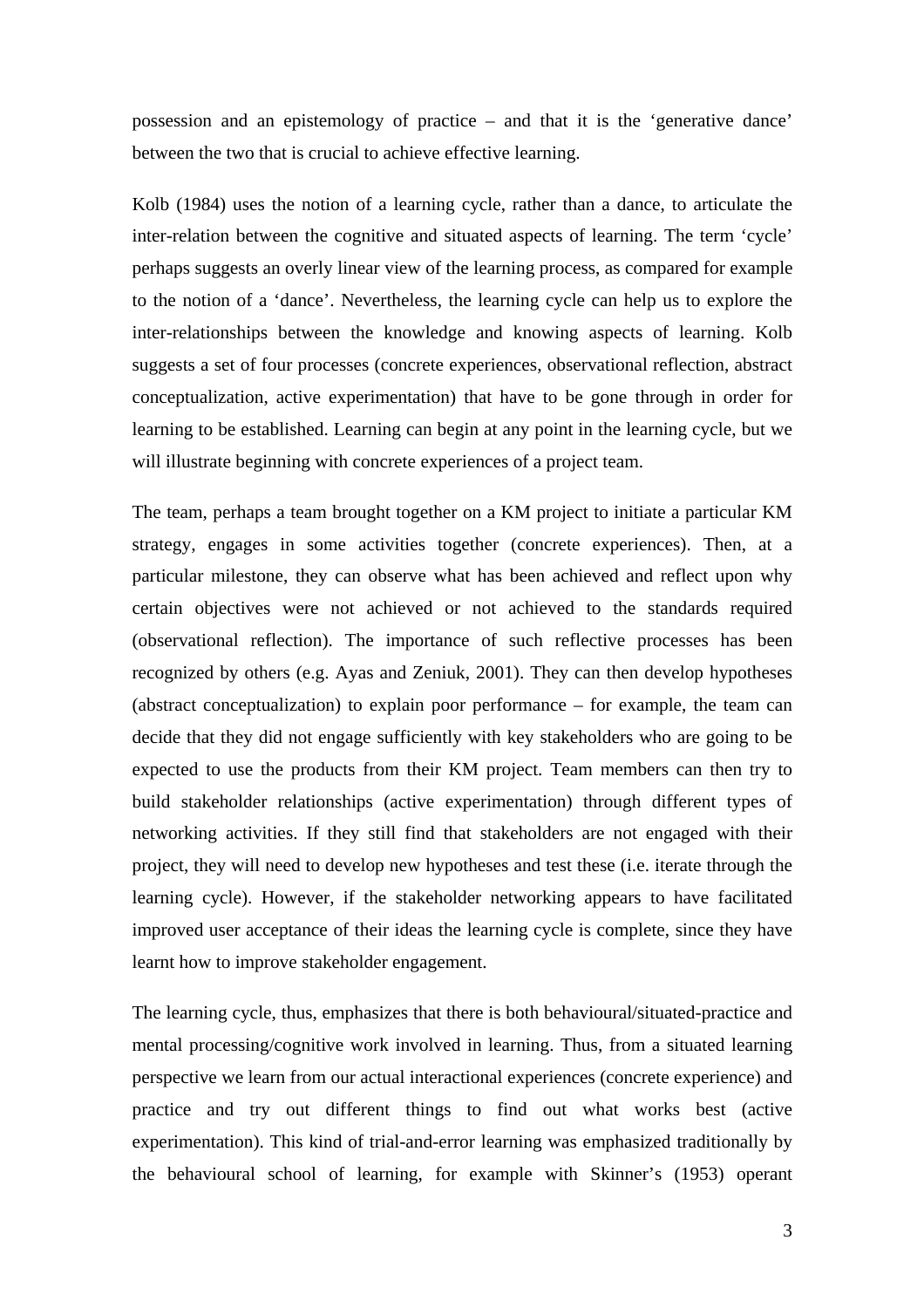conditioning theory. More recently the situated learning theory of Lave and Wenger (1991) also emphasizes situated practice and learning from our engagement in ongoing interactional situations. At the same time, we can learn in a more cognitive way than simply trial-and-error so that we make sense of our experiences without having to try out each variant until we find the solution that works best. Thus, we can engage in observational reflection of our experiences and come up with abstract conceptualizations that help to make sense of these experiences (Argyris and Schön, 1978; March, 1991; Simon, 1991). The learning cycle (Kolb, 1984), like Cook and Brown's (1999) generational dance, suggests that learning requires both situated practice (knowing) and cognitive processing (knowledge) to be effective.

Once a person, group or organization has iterated through the processes of the learning cycle, they can be said to be knowledgeable – they will both possess knowledge about and know how to behave in a particular type of situation to be effective. The first research question that we explore is the extent to which a KM project supports the development of both knowledge and knowing.

The second question in this paper is to consider whether what has been learnt in a KM project can be transferred across an organization, so that others become similarly knowledgeable even though they may not have gone through the learning processes during the actual KM project. Taking our KM project team example, knowledge transfer suggests that the team can make their knowledge about the importance of stakeholder engagment for effective roll-out of a new initiative, explicit as a set of recommendations (essentially the codification of their abstract conceptualization that they have found to be effective through active experimentation) and transfer this to other teams who will then be able to learn about the importance of stakeholder engagement without having to go through the situated learning experiences that achieve knowing-in-practice. In other words, abstract conceptualizations or explicit knowledge (Polanyi, 1966) can be transferred to others so that these others need neither to engage in situated practice or mental processing, but can simply follow instructions – the manual, advice on lessons learned, or the best practice template as advocated by the output of the KM initiative.

In this paper, we consider characteristics of knowledge that make it difficult to achieve learning (knowledge exploration) in the context of a KM project initially and then, make it even harder to transfer this learning (knowledge exploitation) to achieve broader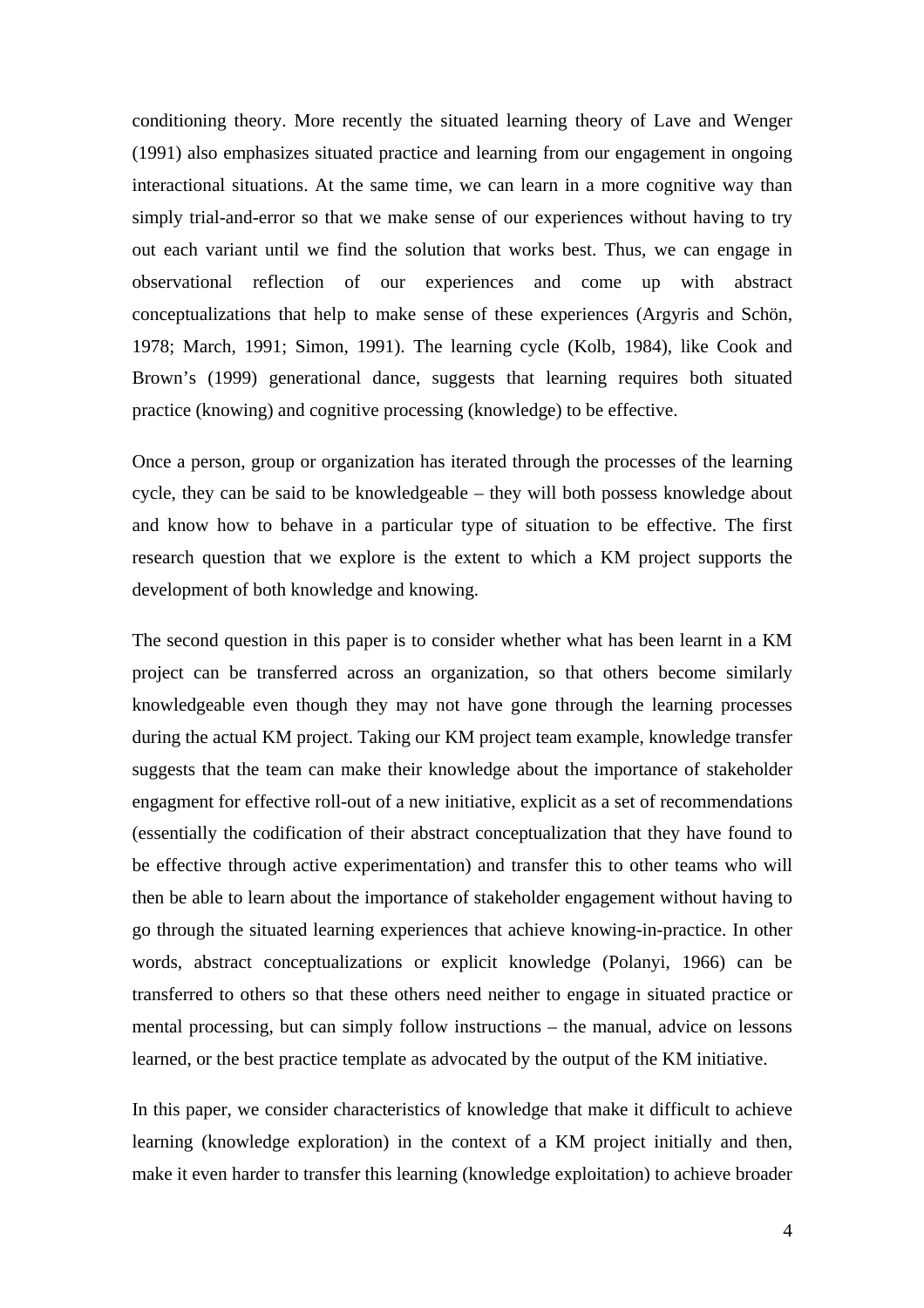organizational learning. Specifically, we suggest three characteristics of knowledge that make learning problematic within a KM project itself, and then make organizational learning from this even more challenging. First, knowledge is distributed, since any given business process will usually involve multiple actors, each engaged in an aspect of the process (Gherardi and Nicolini, 2000) and likely to have knowledge about the parts closest to their expertise and position, but not about other parts. A KM initiative will be directed at changing some aspect of a business process, suggesting that for the KM project team to learn how to do something differently, the distributed knowledge has to be brought together so that a shared understanding of the process is established. This is necessary for adequate reflection to take place to allow the generation of new ideas for how things might be done. Second, knowledge is ambiguous (Tsoukas, 1996), so different people or groups may interpret a given concept or practice in different ways due to 'cognitive cages' (cf. Dougherty, 1992) that restrict how we view the world and therefore what we consider to be valid knowledge. Syntactic and semantic barriers to knowledge sharing (Carlile, 2002) need to be considered, and common understanding is fundamental (Nonaka, 1994) to overcome them. For learning to be effective, there must be a reflection on these different understandings that allows those involved to move to a new, agreed conceptualization of how things might be done differently. Finally, knowledge is disruptive (Christensen et al., 2000; Vaughan, 1997) since, as a source of power, changes in practice that undermine one's knowledge will be resisted (Carlile, 2002). Group or individual knowing 'straight-jackets' often block 'perilous' knowledge transfer attempts in order to maintain their power/knowledge base. So the KM project may not consider, or dismiss, suggestions for a change in practice, that threatens the position of some members of the KM team.

These characteristics of knowledge which make learning challenging within the context of a KM project, make the transfer of learning even more difficult, as we will demonstrate in our cases. We next turn to our cases, following an outline of the methods we have used to explore our research questions.

# **METHOD**

A case study strategy (Hartley, 1994; Platt, 1988) has been chosen to explore two independent KM initiatives at two Spanish subsidiaries of multinational organizations.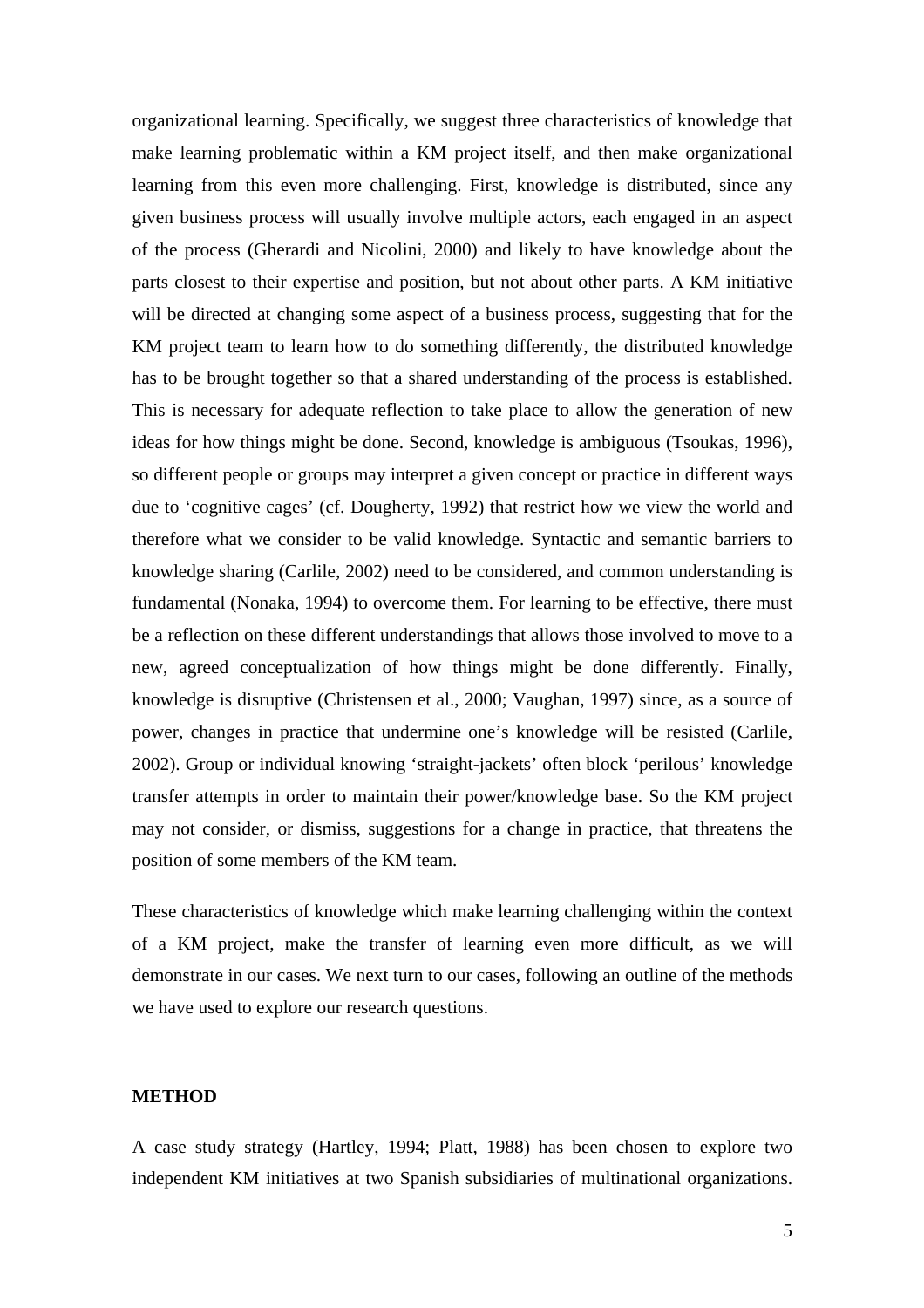The field study has an exploratory nature, since it is aimed at, first, illustrating the concepts presented previously with examples from the cases and, second, advancing in the journey toward the understanding of the dynamics of such a framework in the specific context of KM initiatives. Certainly, a theoretical framework, including key concepts, was explained above with some detail, so the authors are admittedly adhering to such a framework in their empirical investigation. However, it is not the aim of the authors to 'validate' such a framework, not even to 'measure' any variables – at least in a quantitative fashion – included in the theoretical framework, but to use this framework as a supporting tool to analyze the complex dynamics of introducing KM initiatives and, thus, attempting to develop conceptually well-grounded ways of explaining and understanding the key issues related to the performance of such initiatives and their broader organizational implications. Therefore, this study is exploratory, since the specific context of KM and, particularly, the links between KM initiatives, Kolb's learning cycle and transfer-deterring knowledge features are actually developed *with* and *after* the case analysis, not before it, so the cases themselves act as triggers for further, more refined conceptual development – not as 'theory vs. reality-comparing' mechanisms, an empirical approach not employed in this investigation (cf. Hammersley, 1995).

The case companies were chosen taking into account their potential to shed light over the phenomenon researched (Stake, 1995), since they provided examples of two contrasting types of KM approaches. Each case organization is a Spanish subsidiary of a multinational knowledge-intensive company: Alpha is devoted to business consultancy, whereas Beta deals with electric equipment design, manufacturing and maintenance. KM initiatives were scarce in Spain at the time when Alpha and Beta launched their KM projects. Certainly, Alpha and Beta can be regarded as Spanish KM-pioneers, so these cases can be especially interesting as illustrations of KM initiatives in KM 'greenfield' contexts (such as Spain at the turn of the decade). Data used in this paper were collected – as part of a broader investigation involving KM, organizational learning and human resource management – some time after the KM initiatives had already been launched. Key people at different hierarchical levels and organizational units were interviewed in both organizations, and relevant corporate documents – when available – were analyzed.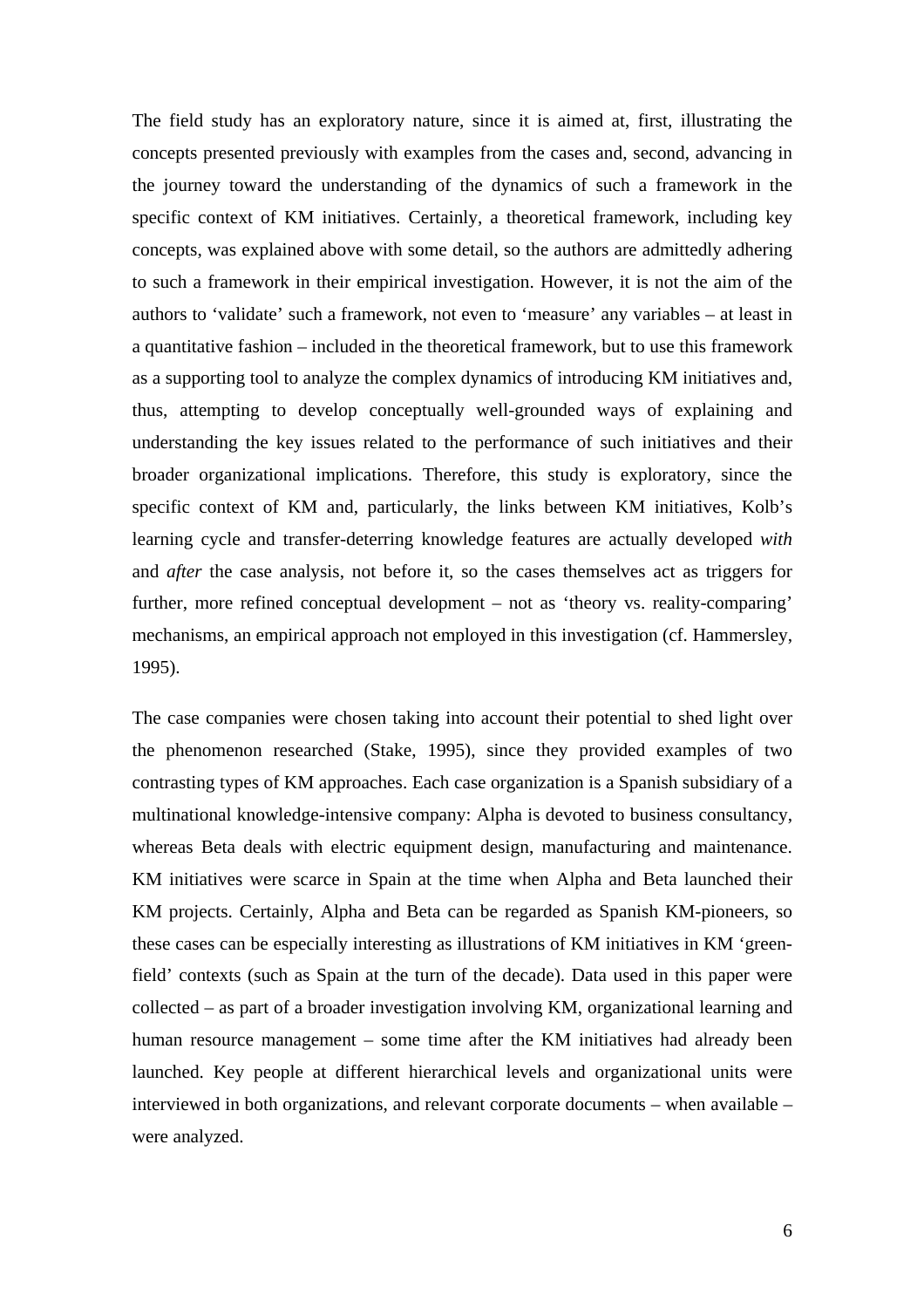More specifically, regarding Alpha, a CKO was appointed at Alpha's parent organization (i.e. the Spanish subsidiary of a professional service multinational). This person, responsible for KM at all the Spanish units, would appoint a number of knowledge managers under her direct responsibility, one for each of the business units, Alpha being one of them. Apart from the corporate CKO and Alpha's knowledge manager, three additional people were interviewed: an Alpha's manager-consultant, also part-time devoted to KM-project development within an Alpha's specific sub-unit (organizational-strategic consultancy), a senior consultant and a (junior) consultant, these latter within Alpha's sub-unit above mentioned.

As for Beta, the KM project was fully designed by external consultants and then approved by corporate top management. Then, it was assigned to the Human Resource (HR) unit. Therefore, HR people were responsible for the implementation of the KM project, although many responsibilities were delegated to line management, who had some degree of autonomy on how to implement the KM tool among their own people – with quite different outcomes. The field research was centred on a specific industrial setting of Beta's parent company, where both the biggest Spanish factory and Spanish corporate headquarters of the main line functions (Operations and Supply Chain Management) were located – so Beta *strictu sensu* is formed by these specific units. Accordingly, interviewees were Beta's HR manager, Corporate Head of Supply Chain Management (SCM), Corporate Head of Operations, a local factory Operations Manager, and a graduate trainee in SCM.

In total, nearly 25 hours were spent in interviewing. For our specific type of research, careful selection of a limited number of key informants with whom to maintain relatively deep discussions was the strategy considered most appropriate, especially taking into account the qualitative nature (Maxwell, 1996) of our investigation . Besides, the hierarchical diversity of the informants has strengthened a more consistent and balanced picture, both in the sense of traditional triangulation (Yin, 1994), and also in the sense of generating more refined and critical empirical materials through crossinformant interpretive analysis of primary data. Interviews, although with some prior structuring, were basically open and purposely interactive (Holstein and Gubrium, 1997; King, 1994) – i.e. alongside more 'conventional' questions, the interviewer would mention a key concept or ask for an example of a given situation, then the interviewee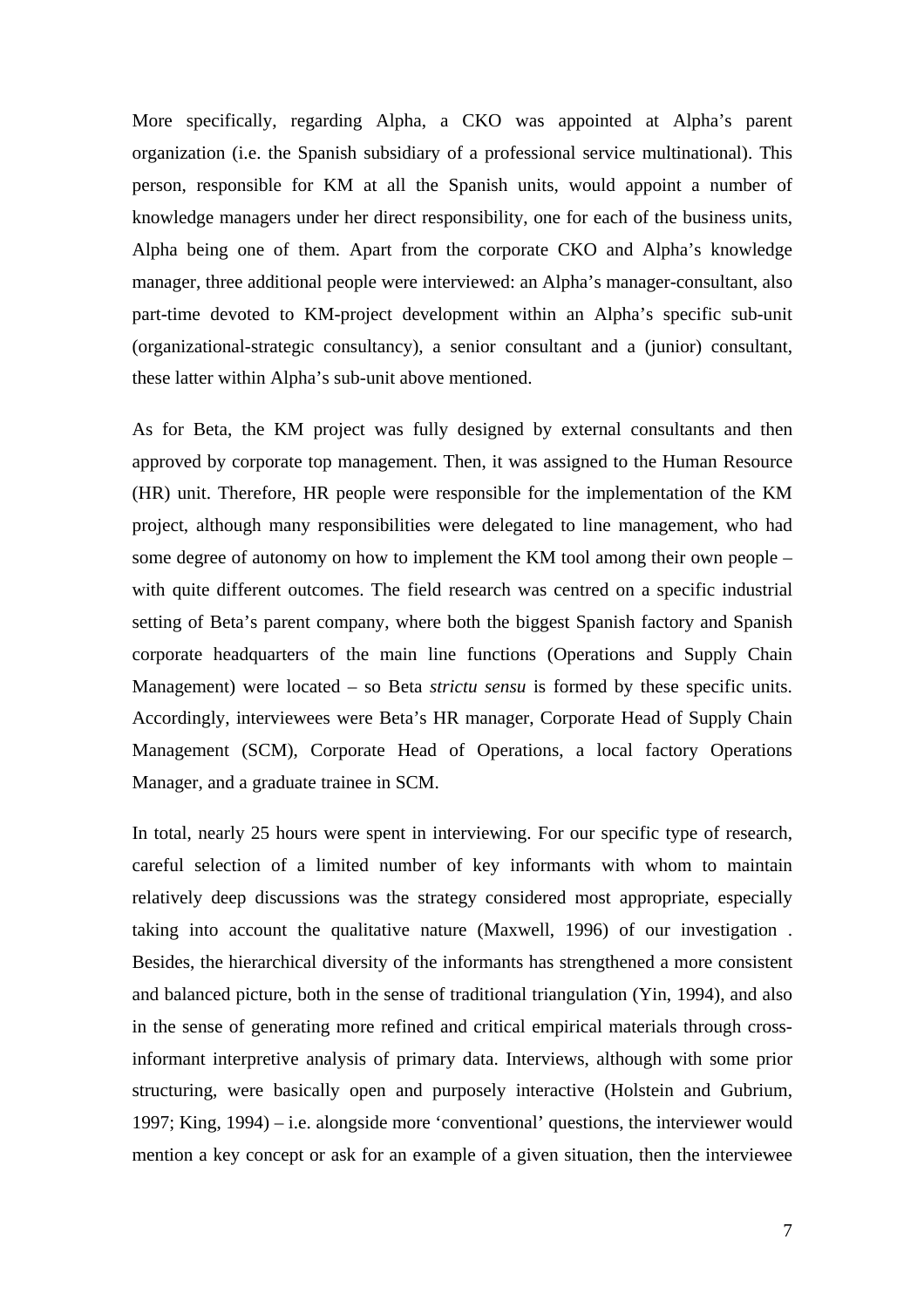would have to provide detailed accounts of what he/she would think that, in their specific organization, has happened or is happening, according to their personal experience and/or to what they may know.

In this sense, interpretive techniques for analyzing the interviewees' explanations have played an important role in the researchers' effort to understand the phenomenon being analyzed. For instance, the very concept of 'knowledge management' was not taken for granted for the researchers before the interviewing process, nor was it pre-assumed as 'objectively' defined by a key interviewee (such as a senior manager with strategic KM responsibilities). Instead, different people were asked about *their own* understanding of what KM was, assuming not only that being 'wrong' about this understanding would be impossible (Tsoukas and Vladimirou, 2001), but also that the *collective* contents of such definitions and understandings – with their similarities and differences, their synergies and contradictions – would build the most genuine definition of KM – an organizationspecific KM understanding (or many of them, even conflicting ones) with a high potential for contributing toward 'discovering' the why's and how's of KM-project performance. If interesting conclusions can be reached by simply analyzing similarities and differences among interviewees about a broad, basic concept, further discussions can be developed after analyzing the accounts given regarding other organizational issues.

## **CASE OVERVIEW**

**Alpha** is a Spanish subsidiary of a large global professional services organization. In the late 90s, a global KM project was launched. The aim of the project was to increase the utilization, by means of integration, of the large number of databases that, at that time, were dispersed throughout the different subsidiaries, associate companies and departments. The rationale for the project was that increasing utilization of these integrated databases would improve efficiency and reduce opportunity costs. A KM corporate unit was created and a Chief Knowledge Officer (CKO) appointed. The main emphasis of the project was to create a sophisticated and comprehensive corporate intranet that would allow access to the distributed databases. However, despite this technological emphasis, the KM department was aware of the importance of considering people and culture issues in order to guarantee the success of the KM project. The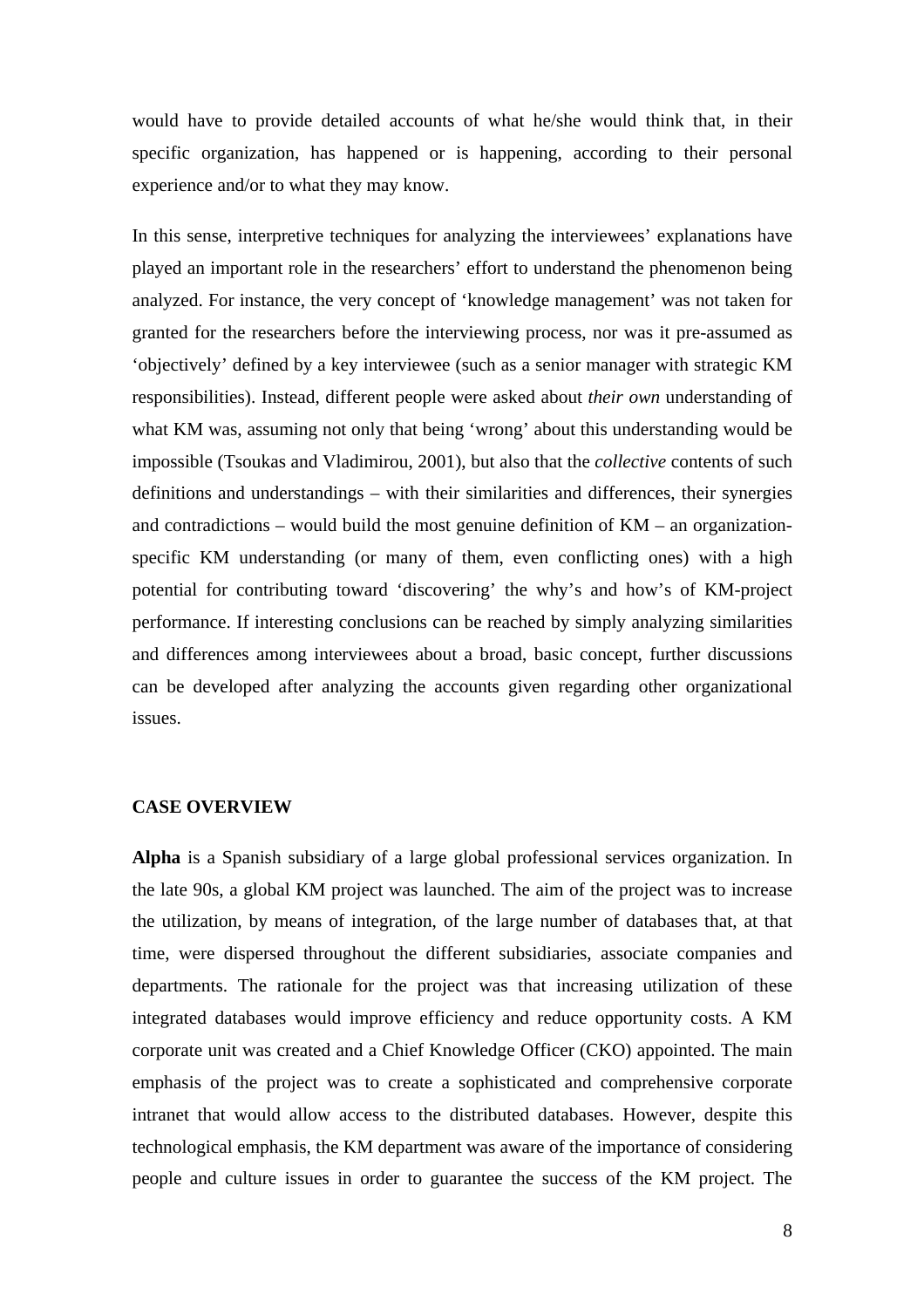project team did manage to develop a technically sound intranet. There were some cultural issues, such as low mutual trust and high fear about sharing – in the context of a fiercely competitive 'up or out' career system – which created problems for effective knowledge transfer. These cultural issues impeded the transfer of individual knowledge into the organizational memory, i.e. the databases. Despite these limitations, the KM project was perceived as highly successful, since the initial goals of database integration and widespread and versatile intranet-based information management were achieved.

**Beta** is a Spanish subsidiary of a large multinational company specializing in the design, manufacturing and maintenance of a variety of electricity-related products and industrial systems. Beta's parent company is a truly global organization; production centres, dispersed worldwide, specialize in specific products which are then distributed to many countries. The KM project, however, launched in Beta in the late 90s, was a strictly national project, developed in collaboration with a KM-specialized consultancy. From the beginning, the KM project was focused on the implementation of a KM tool based on intranet technology. The corporate HR department was responsible for the initiative, and defined it – following the consultancy software-package definition – as 'a system to foster the sharing of critical knowledge by any employee across the organization'. In other words, the KM *software* –rather than a comprehensive KM *project*– aimed at incorporating into an intranet-supported database any kind of workrelated relevant ideas and suggestions of employees that could be later retrieved by others to help them fulfil their assignments better. Initially the KM tool was piloted in a couple of departments and was then progressively rolled-out to other parts of the organization.

The HR department assessed the project as a moderate success albeit they recognized the potential for improvement. However, the views from other parts of the organization were more mixed, with some seeing the project as a complete failure. The KM tool was, *technically speaking*, successfully implemented. However, its use as a tool to improve day-to-day work was more problematic. On the other hand, knowledge creation and transfer processes were widespread within the firm, but paradoxically they were rather independent from the dynamics of the 'official' KM policy and did not rely on the KM tool.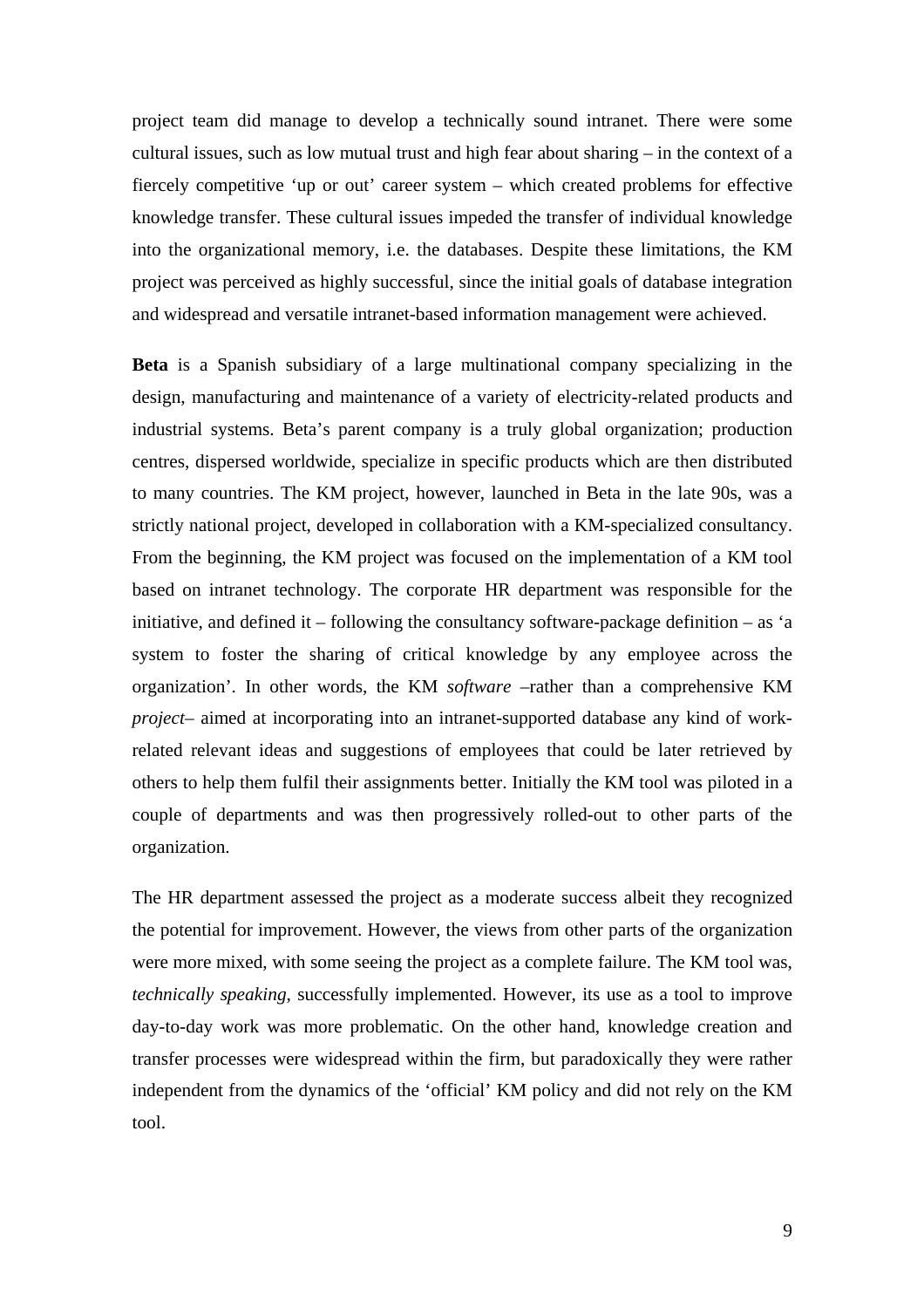# **CASE ANALYSIS**

In this section, a sequential analysis of the KM projects is conducted, from the creation of the KM-project teams up to the transfer of the 'lessons learned' by these teams to the rest of the organization. First, some consideration is given to the characteristics of the KM-project teams at each organization. Second, we focus on how the learning cycle was initiated within each KM-project team. Third, we will comment briefly about the knowledge transfer issues within each team. Fourth, our attention is focused on the transfer of knowledge from the KM-project team to the rest of the potential KM users across the organization. Here we shall assess the extent to which lessons from the KMproject team have been learnt and how much the KM tools and methods are accepted and used throughout the organization.

#### **KM-project teams**

In both case organizations, a team was created to develop and launch the KM project. However, in neither case did these teams consist of full-time people with specific responsibilities assigned. They were rather emergent, diffused teams. In other words, people were formally assigned to the KM project teams, but KM responsibilities were also shared by other people on a 'please do me a favour' basis. Also, their decisionmaking freedom was limited by broader organizational structures and policies; these formal structures and policies, sometimes, even contradicted the KM goals.

At Alpha the organization-wide IT infrastructure and HR policies, which were dictated and maintained at both the international and local (Spanish) levels by the *very* senior management (which excluded the local CKO), imposed serious constraints for really effective KM policies. On the other hand, at Beta, KM was *commanded* by local senior management, who were following advice of an external IT consultancy. The operational issues of the KM project where delegated to the local HR people, who then shared their responsibilities with line management, although clear division of responsibilities was not established and, indeed, the very existence of a true 'KM-project team' can be seriously questioned.

Despite these similarities in terms of being constrained by the organizational context, there were differences between the two project teams. Thus, the KM-project team at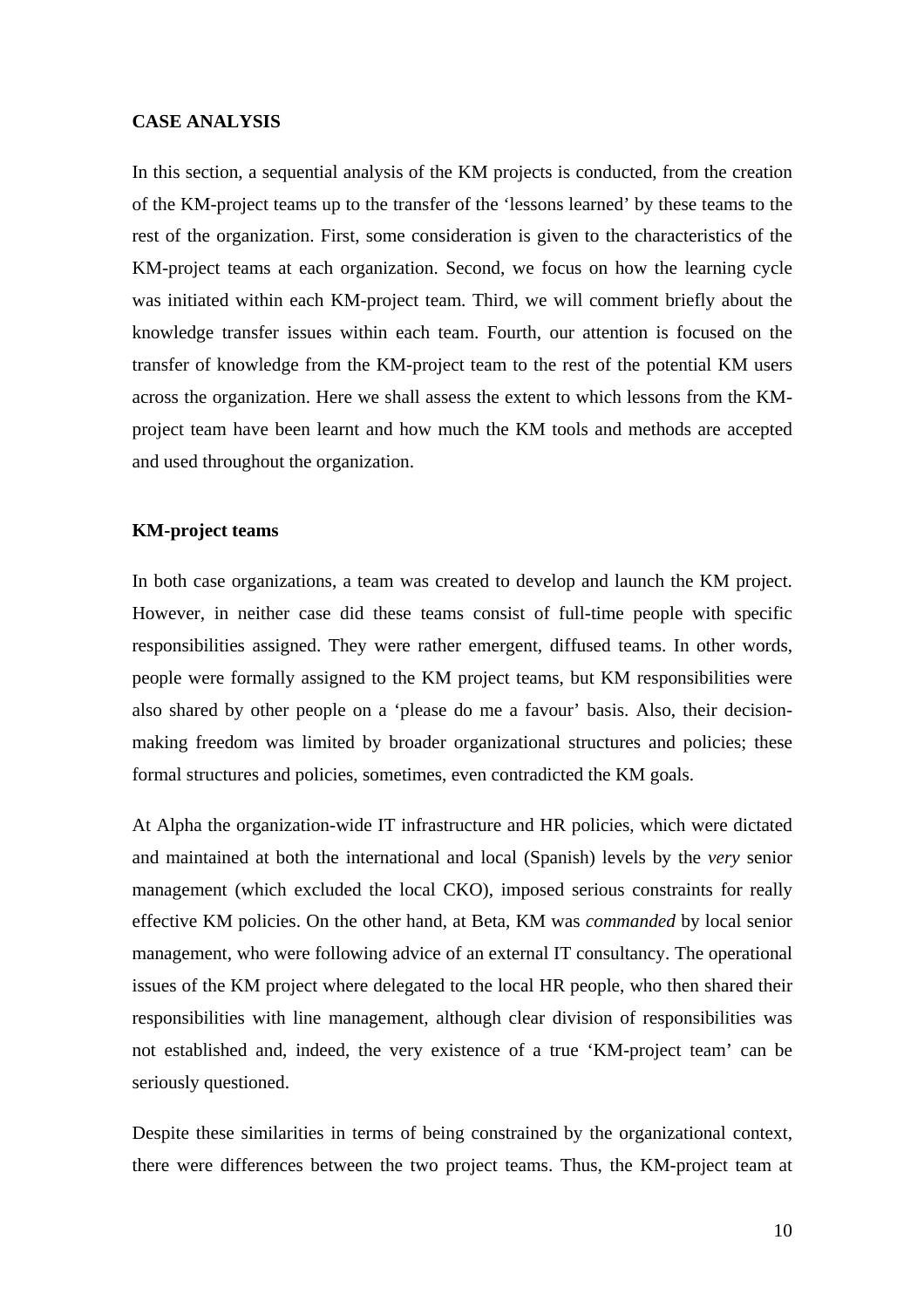Alpha was relatively cohesive  $-$  a team lead by the CKO, plus other people specifically trained in KM, and even at lower organizational levels there was someone devoted parttime to KM issues. On the other hand, the KM-project team at Beta could hardly be regarded as a team, since the KM project was top-down imposed with little attention to empowering people with any responsibilities beyond the operational implementation of the KM tool and the (very difficult) 'selling' of the project and its virtues across the organization.

## **KM-project teams as 'triggers' for the learning cycle**

The way KM-project work itself is initiated, and thus the way that learning dynamics are triggered within the team in the first place, deserves careful attention. Further learning, from the team to the rest of the organization, may well depend on how KMproject team internal dynamics were approached. In this respect, KM-project team work was initiated in different ways at Alpha and Beta. Regarding Alpha, senior management of Alpha's global parent corporation identified a key cross-organizational strategic challenge: the need for an effective, global integration of thousands of dispersed databases. Careful reflection upon this situation led to the decision to develop a KM project, which could provide – alongside other benefits – the technical basis for achieving such an ambitious target. Accordingly, the ambiguous and disruptive features of knowledge were minimized with this strategy. This was very helpful in the effective triggering of the learning cycle. Regarding ambiguity, it was kept to a minimum, since everyone believed that there were far too many databases, consuming precious working time to locate required information. So equating KM to database integration, even knowledge to 'bits of data from databases' was sensible, at least in this initial state of the KM project. Of course these definitions of knowledge and KM were not rigorous, but they were useful for encouraging people across the organization to share a common understanding about these issues and, more importantly, to generate a positive attitude toward the KM project. As for the disruptive nature of knowledge, it was also minimized in this first stage since everyone believed the idea would be very useful to improve their day to day work: it was a typical 'win-win' situation.

Once the rationale and goals of the KM project had been established, people were appointed at Alpha's global parent corporation to build the different KM teams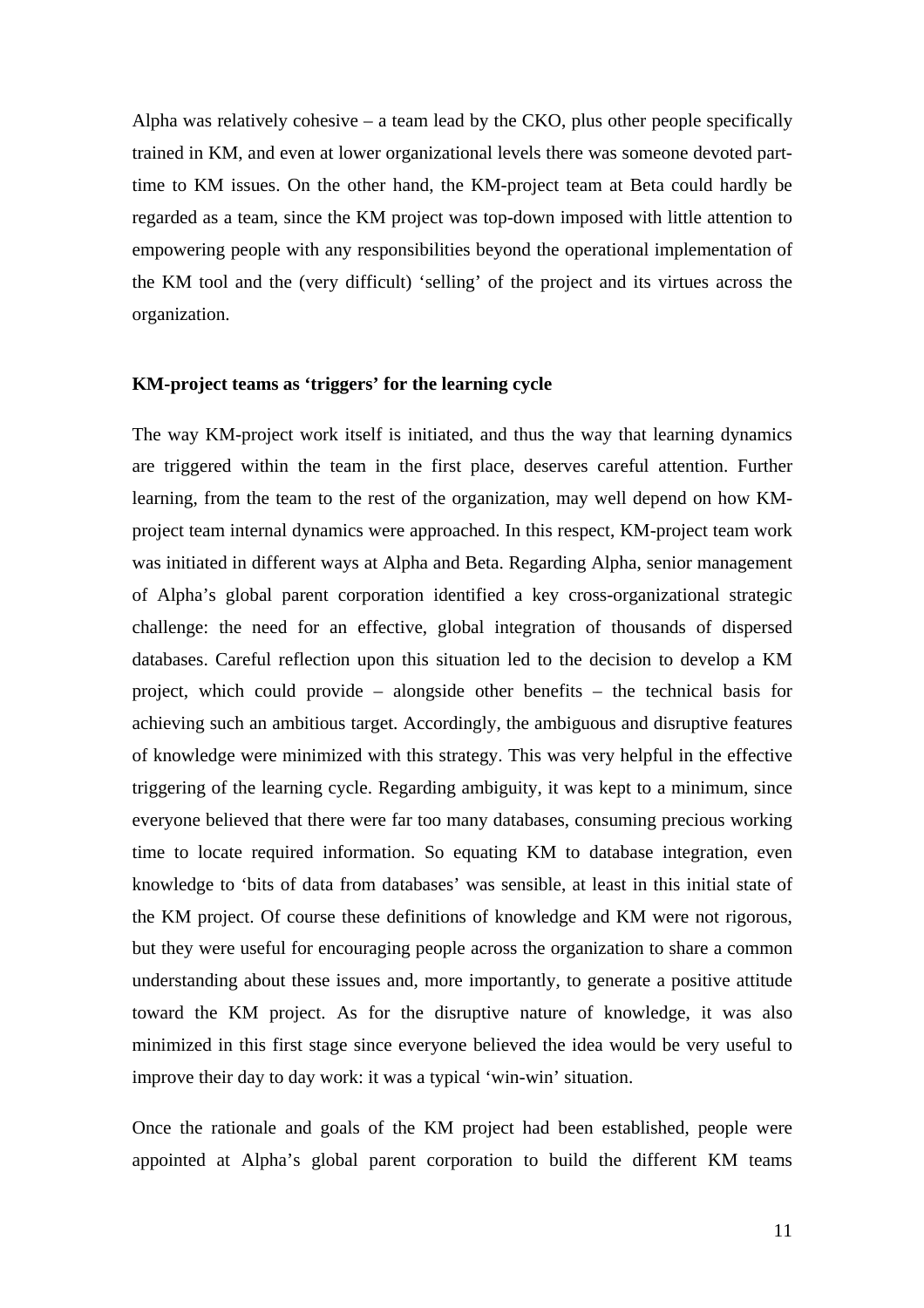worldwide. These teams (including the Spanish one considered in this research) had the initial task of, first, examining the existing practices involving the use of the different databases to be integrated and, second, once the integration was successfully accomplished, they would become the 'experts' in assessing progress and detecting inefficiencies in all kinds of knowledge processes. These responsibilities were laid out clearly so that people in the team started to work together with a shared mindset much influenced by this 'go out there and see what is happening' command. Such a mindset encouraged people to believe that abstract concepts should follow the detection of actual challenges. Indeed, these dynamics were consistent with a sound awareness of the distributed nature of knowledge, since top executives first, then the CKO, did take into account the need to consider the views, perceptions and experiences of people from across the organization, and especially from those who were expected to become key users and contributors to the new KM tools and processes.

Regarding Beta, as discussed there was no real KM-project team assigned to work on the project. This 'team' was created to take responsibility for the *implementation* of a KM tool that had already been designed up to its finest technical details so that their job was to persuade other people about the benefits of using the tool. This situation at Beta indicates a serious neglect of the problems posed by the distributed, ambiguous and disruptive nature of knowledge. Certainly the intentions were good, but many decisions made at the strategic level were not sensible from a knowledge-transfer perspective. Both the ambiguity and distribution of knowledge proved to be important obstacles for the successful launching of the KM project. On the one hand, the KM-project (pseudo)team members (HR manager and SCM head) were *informed* about the decision to implement the KM project and *commanded* to be responsible for its success. This meant that the key concepts and assumptions about the scope, style, and even the operational procedures involved no discussion. This is a clear example of neglecting the perils of both knowledge ambiguity and distribution, and also demonstrates that in many situations, as here, these attributes of knowledge are inextricably linked. On the one hand, knowledge ambiguity is here exemplified by the 'what' of the KM project design, consisting of a unilateral, top-down definition of key concepts and assumptions. On the other hand, knowledge distribution is shown by the 'how' of the KM project design, in this case an extremely biased reliance on external consultants.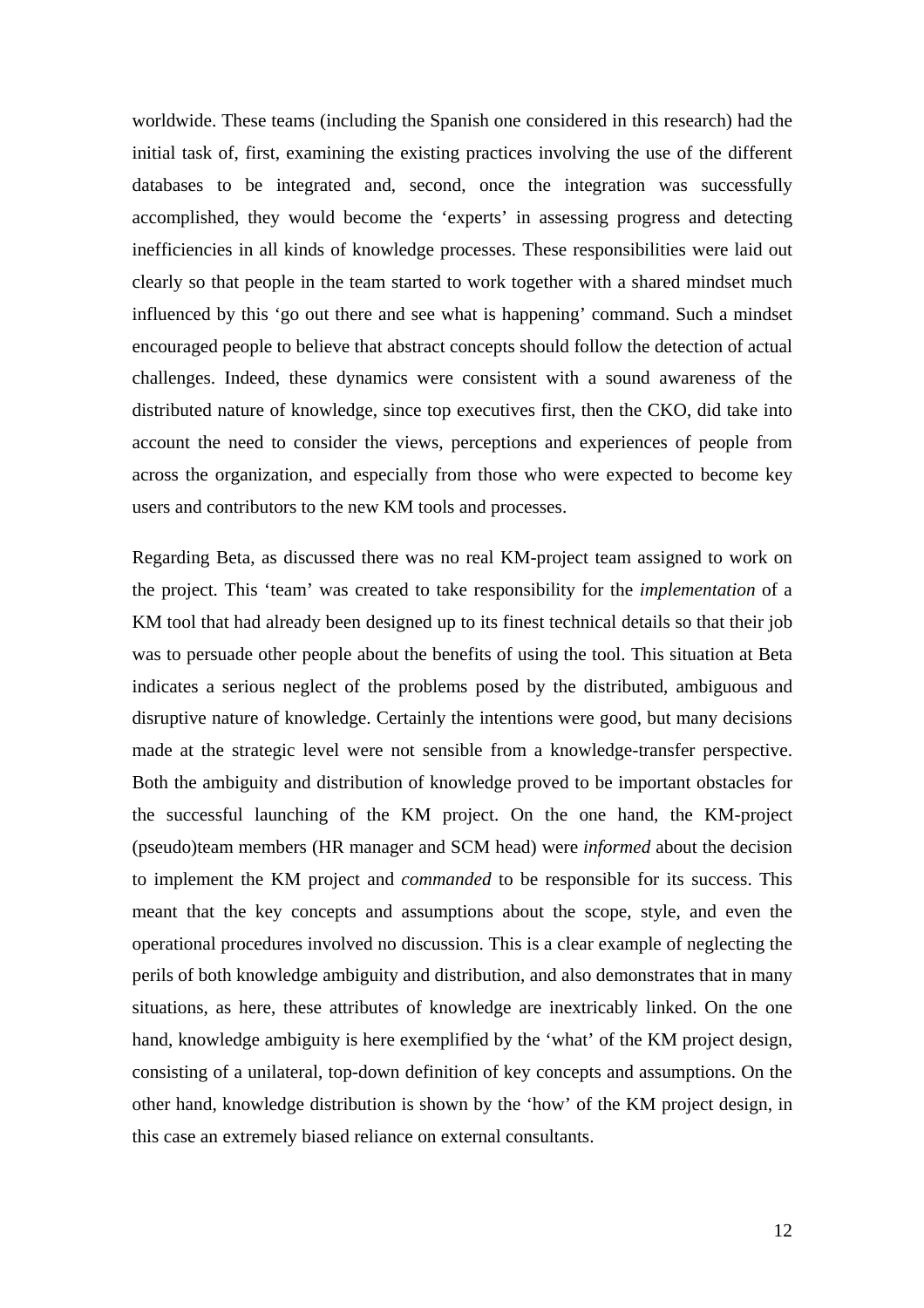Also, the disruptive nature of knowledge was ignored from the moment that people with very packed working agendas and many responsibilities were assigned. Beta's HR manager and the SCM head had to 'squeeze' a new assignment within their alreadybusy schedules. Moreover, these people had quite different leadership styles, were accustomed to different work methods, and their responsibilities were of a different nature. So, the 'mix' resulting from this pseudo KM-project team was not really synergistic. In this sense, the head of SCM was a typically 'participative' leader, a good listener, who encouraged creativity, and also had no trouble in expressing very overly his views on many issues – including the KM project – even if they were different from those of other managers – including Beta's HR manager. On the other hand, Beta's HR manager had a much narrower scope to intervene in organizational processes; this person had a very clear goal regarding the KM project: promote by all means, at all levels, the acceptance and use of the new KM tool. This person appeared rather uncritical, quite 'robot-like' in her views and opinions (her definition of knowledge and KM was exactly the same as the one stated by the external consultants) and was extremely zealous of disclosing too 'confidential' information (she regarded a poster with simplistic but consultancy-attractive definitions of knowledge and KM as material of this kind). Given these differences it is unlikely that this pair could ever be truly effective. Albeit there was no open conflict, necessary cooperation was suboptimal because of the underlying sharp differences in their respective ways of construing KM itself in general and the role of the KM tool in particular. So: what does all this have to do with the disruptive nature of knowledge? The point is that, before the introduction of the KM project, the HR manager and the head of SCM had their spheres of influence clearly established – and kept separate. Mutual respect, even operational cooperation, existed – and worked fine. However, the introduction of the KM project implied the need for *forced* closer cooperation that was disruptive. Moreover, this situation could damage their respective ambits of influence. For instance, on the one hand, the head of SCM could be perceived as a 'traitor' to his 'participative' image should he impose a KM tool without prior consultation with his team. On the other hand, the HR manager could seem to be inconsistent by her assistants and superiors should she mention any objections by SCM people.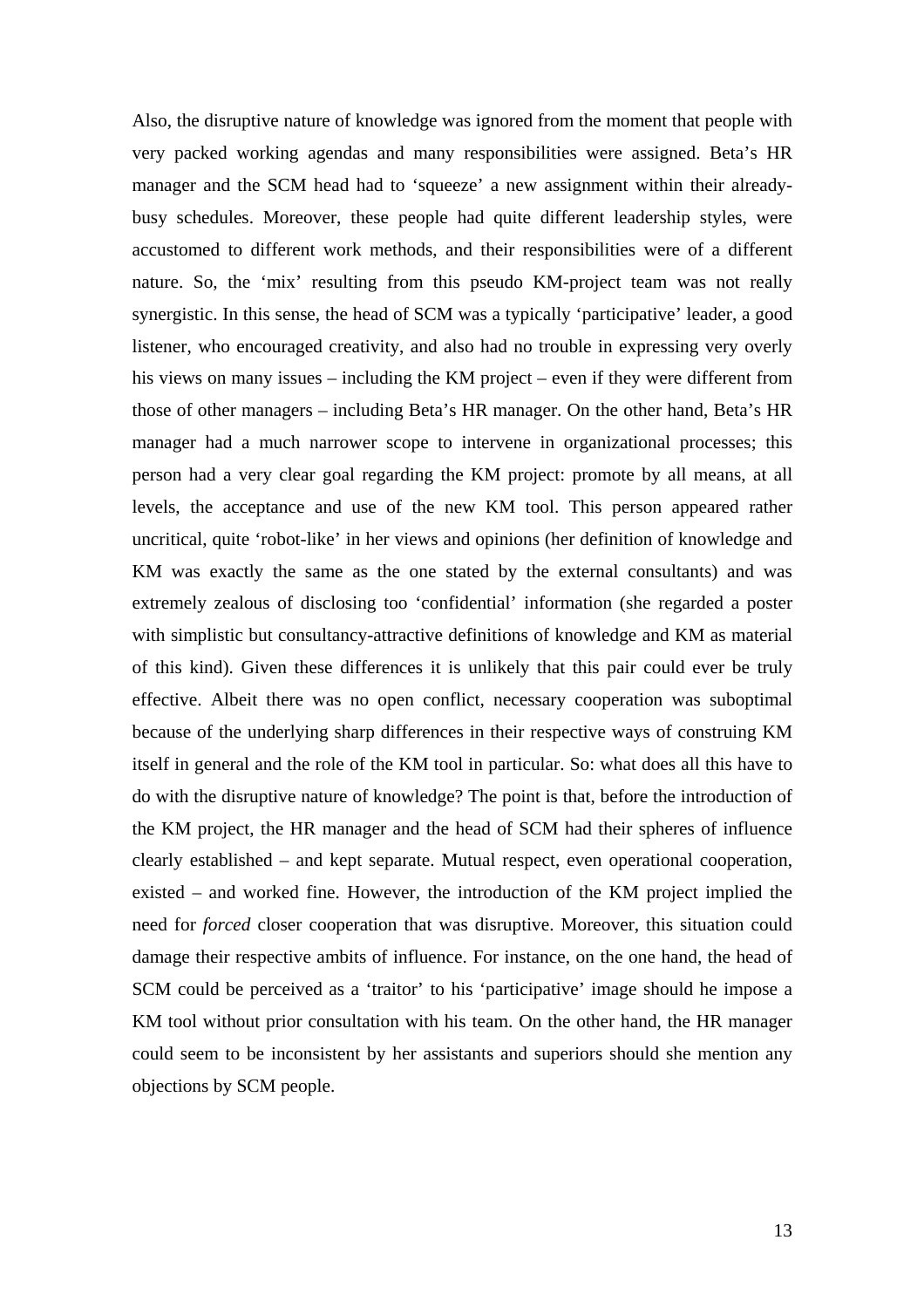#### **Knowledge transfer within KM-project teams**

There were no big problems in knowledge transfer within each of the KM-project teams, albeit for quite different reasons. At Alpha, there was good cohesion in the team. The CKO was given much freedom to create her own team and to define key concepts and procedures to develop the KM strategy, and was very careful when hiring people. Everyone in the KM-project team provided very close (complex and comprehensive) definitions of knowledge and KM – not identical since they had not simply 'memorized' them, but close enough to show underlying shared assumptions, values and goals. As a consequence, it appeared that in this context the distributed, ambiguous and disruptive nature of knowledge did not cause any serious problems for knowledge transfer within the KM-project team. Indeed, evidence indicates a keen awareness by everyone – especially by the CKO – about the existence of these features of knowledge, so they were taken into account to optimize the performance of the team. For instance, the distributed nature of knowledge was turned into an asset since regular meetings were held and everyone listened to each other. Also, the ambiguous nature of knowledge played a positive role since, within the limits imposed by the strategic KM-project goals – quite broad anyway – assumptions, objectives and methods could be challenged continuously. Hence the KM project increased its scope and complexity after achieving the basic goal of database integration. As for the disruptive nature of knowledge, daily work of people within the KM-project team was *ad-hoc* designed to achieve KM goals, which to a progressively greater extent were defined by the team members themselves; as a result, no disruptions appeared.

As for Beta, as we said above, knowledge transfer was not problematic either, but in this case not because knowledge-hindering issues were effectively dealt with, but because of the way the KM-team was created and the way its working dynamics were defined so that it did not demand knowledge transfer. In other words, Beta's HR manager and SCM head were not asked to engage in any kind of creative, knowledgedeveloping processes. Rather the opposite was the case: they were asked to work together, but just to operationalize the action lines very clearly established from above; that is, to persuade people across the organization to use the KM tool. All knowledge transfer concerned was a limited traffic of data and information involving figures and names, progress reports, etc., to increase mutual awareness of the situation in the other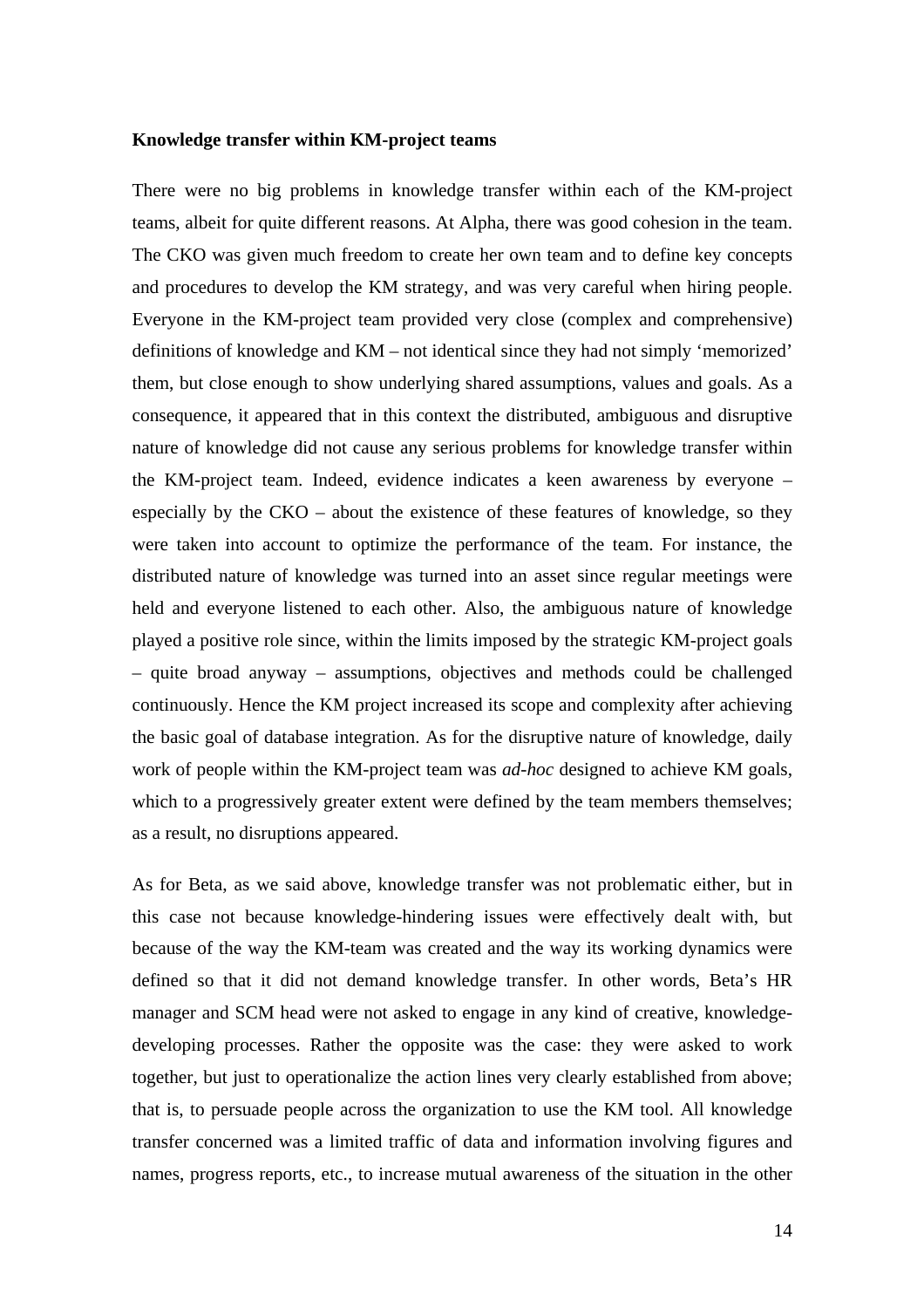team member's domain and to be, after report 'mechanical' consolidation if appropriate, handed over to top management. Therefore, once it had been made crystal-clear that corporate top management *commands and defines* and the KM-project team *obeys and accepts*, there is no point in discussing the difficulties posed by the distributed, ambiguous and disruptive nature of knowledge. In other words, senior management was so dominant in the prior stages of KM-project design and KM-team creation that they had irreversibly affected the following steps of knowledge dynamics within the KMproject team.

## **Knowledge transfer from KM-project teams to the rest of the organization**

In this section, we are going to focus on the effectiveness of the processes involving the application of the 'lessons learned' by the KM-project team to the rest of the organization. Therefore, the better such 'lessons' are applied, the more effectively are people across the organization willing to accept and, hopefully, get involved in the use and contribution to the KM tools and procedures, according to the operational requirements of the KM projects. Certainly, as a consequence of the differing outcomes of the creation of the KM-project teams, and then the differences in the knowledge transfer dynamics within these teams, the situation regarding knowledge transfer from the KM-project teams to the rest of the organization was obviously different in Alpha and Beta. However, conversely to the previous analyses, here the situation at Alpha ceased to be so 'idyllic', and at the same time the situation at Beta was not either so disastrous – at least from a limited technical point of view.

Generally speaking, the KM project at Alpha was quite well accepted by everyone, especially in its first stage when the top priority was database consolidation. Afterwards, the KM project, whilst acquiring a dominating position in the corporate intranet, started to include more ambitious goals, such as creating a corporate 'yellowpage' directory of experts, or the creation of software applications aimed at collecting details of problems encountered in projects and solutions applied. At first, people were informed of the need to contribute to the new KM tools and people reacted mostly in a positive way – 'if it's good for the organization it's good for me and my career'. But this positive 'macro perspective' started to show some flaws from a more micro, individual point of view. For example, sharing knowledge about project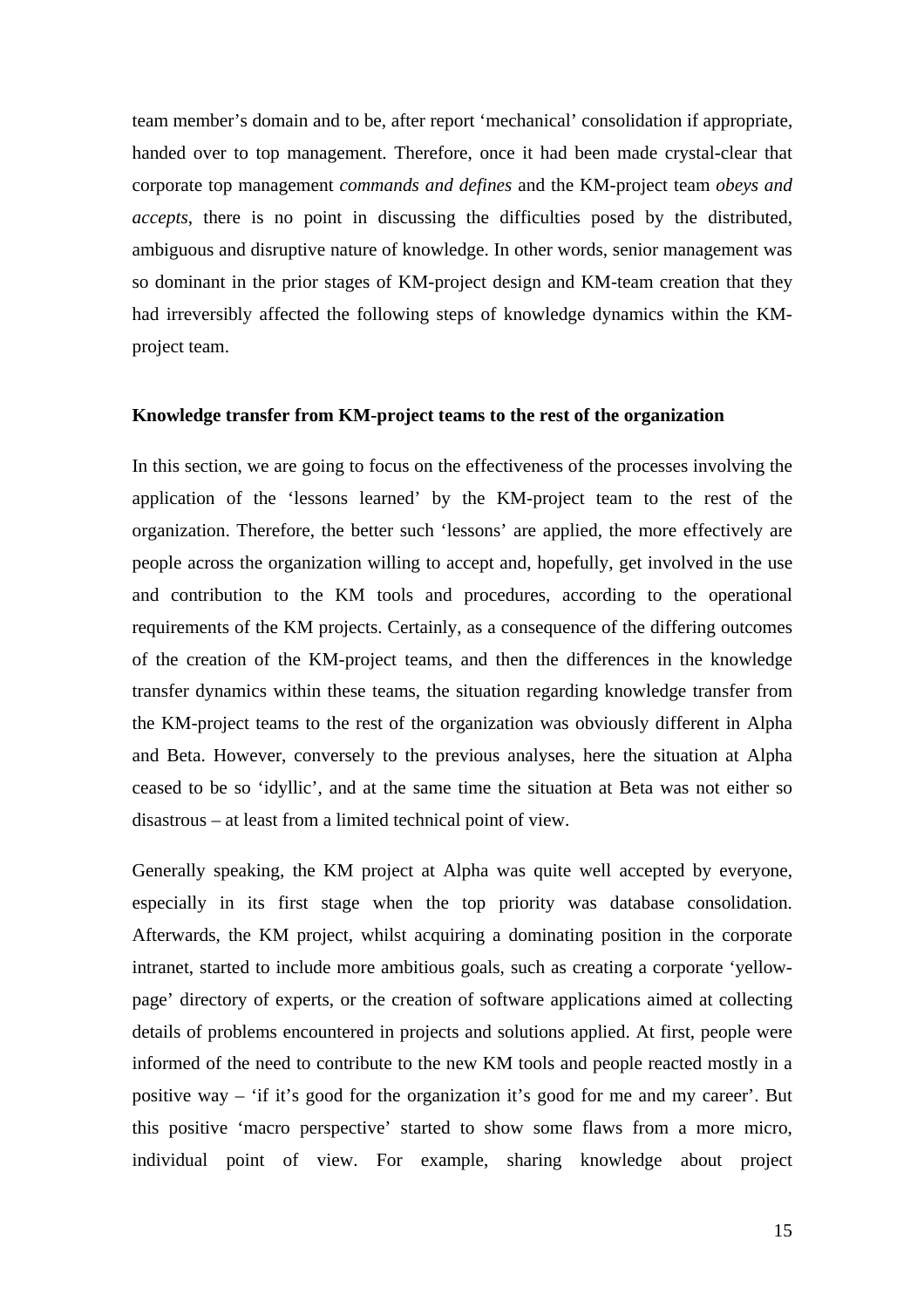drawbacks/solutions could, after all, mean undermining one's career prospects. This is a crude example of the disruptive nature of knowledge from a 'knowledge is power' point of view. In other words, knowledge transfer is hindered because its transfer would imply a serious loss in the power status of someone (a person or a group) who is not ready to accept such a loss and self-prejudice.

Another form of disruption was found, in both Alpha and Beta to varying degrees, when KM required important changes in behaviour, facing, at the same time, a strong organizational culture that opposed change or included embedded values and beliefs that contradict KM requirements. This is observed in Alpha when, in a culture dominated by personal achievement values, people are asked to become more cooperative. Although cooperation is intrinsically necessary in consultancy project teamwork, the formal introduction of new KM procedures goes beyond this *unavoidable* kind of cooperation towards a new kind of relatively *altruistic* cooperation. As the senior consultant interviewed said: 'we are asked to use the KM tools to introduce information about problems encountered and solutions adopted [in the context of consultancy projects], but this is a competitive environment and we are not given any compensation for doing this'. On top of this, another kind of knowledge-transfer disruption can be identified. As mentioned above, consultants at Alpha were asked to contribute to KM systems by sharing their experiences in their consultancy projects. However, a new obstacle appeared, related simply to the lack of time and the consideration of KM duties as something 'additional' to 'regular' work. In other words, new KM-related obligations were assigned to consultants, but their core, project workload remained intact. Therefore, in order to fulfil KM-related expectations, consultants would have to work more hours. Even discarding power and culture related disruptions, more basic task-related disruptions interfere with knowledge transfer: people cannot be obliged to perform additional tasks without a parallel reduction of the 'traditional' assignments, or at least an inclusion of the new KM-related assignments as an intrinsic part of their work – and therefore directly goal-linked tasks.

Power-related, culture-related and task-related disruptions were also evident at Beta. First, regarding task-related disruptions, the new KM tool basically consisted of a standard software application, operationally independent from the already existing corporate intranet – let alone related to any non-IT-based suggestion-systems, quality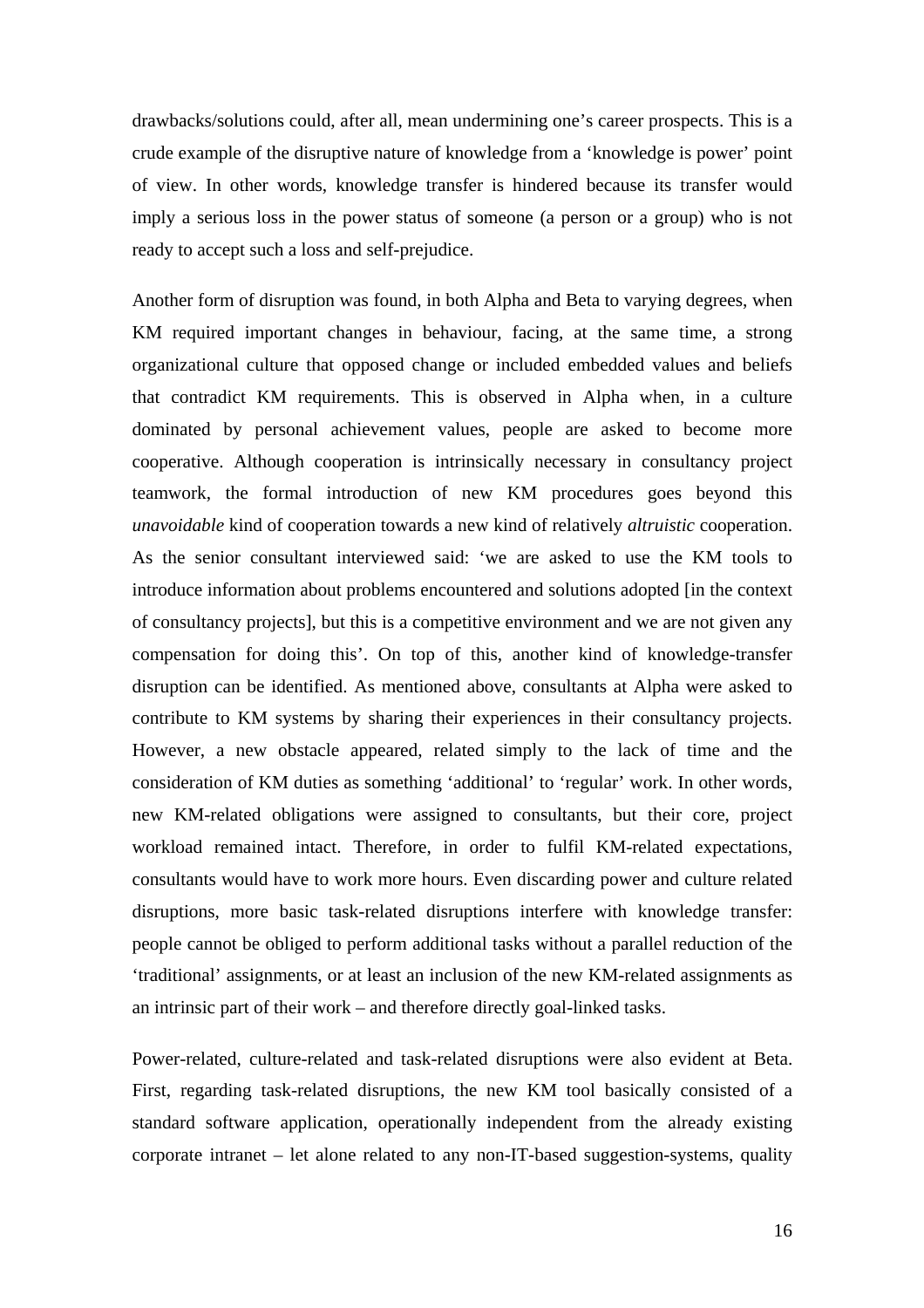circles, or other continuous improvement methods and tools already in place. This led to people across hierarchical levels and organizational units sharing a perception that the KM tool was, pure and simple, a waste of time – even of 'working for free'. As, quite sadly, the SCM trainee interviewed stated: 'I don't need the KM tool to achieve my goals, so why should I waste my time with it?'

This situation reinforced culture-related disruptions. Since Beta was a company with quite comprehensive continuous improvement systems – and, generally speaking, comprehensive and progressive HR practices from a soft viewpoint – its employees were conscious of the need of cutting costs, improving efficiency everywhere, were usually listened to for implementing changes for improvement, etc. Therefore, the 'sudden' implementation of a new KM tool, without prior consultation and, above all, a tool that did not add anything significant to existing tools and processes, was regarded by employees as a contradictory and confusing message. As the head of SCM acknowledged: 'people don't really understand why the KM was introduced […] many people believe that there is a hidden agenda by management'. In this situation, people believed that there were intentions from the top to increase control and to make people less indispensable. This ultimately eroded trust and, generally speaking, jeopardized the psychological contract with the company as the KM-tool was perceived as 'countercultural' and 'suspicious'.

As for power-related disruption, although the climate within Beta, according to interviewees' accounts, can be assessed as quite cooperative, the way the KM tool was designed and implemented propelled a defensive reaction. Previously trustful and cooperative people became distrustful and individualistic. In this scenario, requests to introduce 'knowledge units' into the KM system were interpreted as threatening their freedom and disrespectful of their commitment to the company. In short, an initially receptive context to knowledge transfer from a power point of view was jeopardized by a negatively synergistic effect of the two other kinds of disruptions (task-related and culture-related).

As for knowledge distribution and ambiguity, these issues posed just minor problems in Alpha. As said above, within the KM-project team, the potential negative effects of knowledge distribution and ambiguity were not only minimized, but also reversed into a positive situation, since the CKO was aware of such threats, promoted dialogue,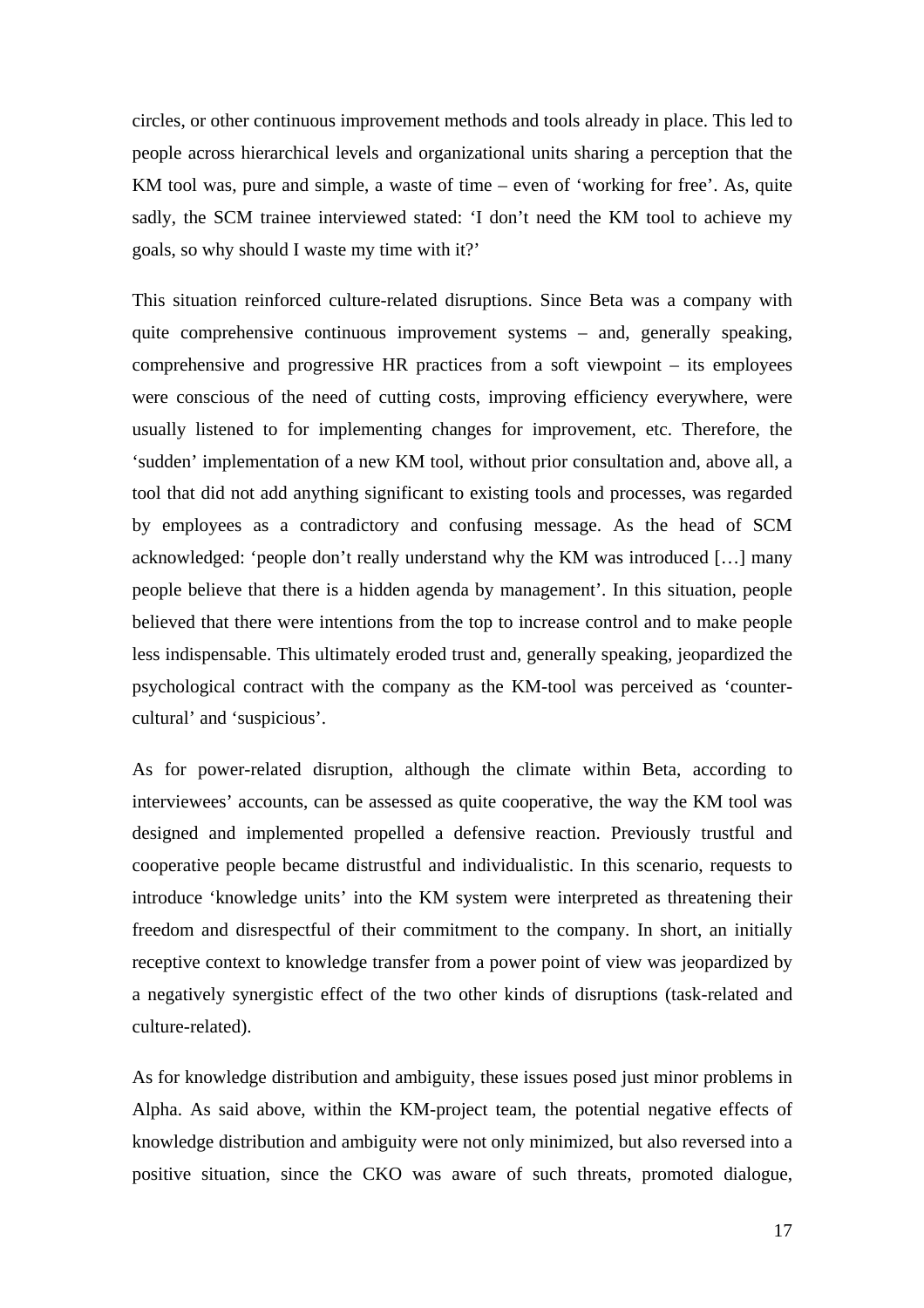participation and critical thinking within the team. The careful selection of the KMproject members, with a CKO with extensive consulting experience and another member who was a part-time 'regular' consultant and part-time KM-team member, the high amount of freedom given to the KM-project team in the design of the KM systems, and the extensive and regular contacts between the KM-project team and line consultants, crafted a project environment that was sensitive to both the distributed and ambiguous nature of knowledge. Of course the negative effects of these features could not be fully neutralized, but at least they were keenly and sincerely attacked and, therefore, considerably reduced.

Conversely, Beta is a clear example of 'bad practice' regarding the way to deal with knowledge distribution and ambiguity in the context of promoting a new KM tool. The severe limitations of Beta's approach to KM design and KM-team creation are here amplified in the dynamics of transferring the project, already transformed into a readyto-use tool, to the rest of the organization. Unsurprisingly, since the involvement of the potential users of the KM tool had been minimal during the design stage, the KM tool did not meet the real needs of those workers. This situation shows a clear lack of appreciation of the distributed nature of knowledge.

Moreover, Beta's corporate top management and the external consultants who designed the KM tool were, apparently, not aware that knowledge itself was extraordinarily ambiguous – and therefore were unaware of the perilous consequences of ignoring the ambiguity of knowledge. The very meaning of knowledge and KM, and thus the design of the KM tool, were almost unilaterally established by the external (IS/IT) 'experts'. The expertise of many in-house workers was neglected because they were not IS/IT experts. A declaration by the corporate head of SCM is revealing: 'Knowledge is managed quite effectively in our organization, although the official KM tool has nothing to do with it'.

## **DISCUSSION**

In this section, data obtained are analyzed further to explore more deeply the research questions posited in the introduction. The first question was: 'do the design and implementation of KM projects sufficiently take into account the different processes of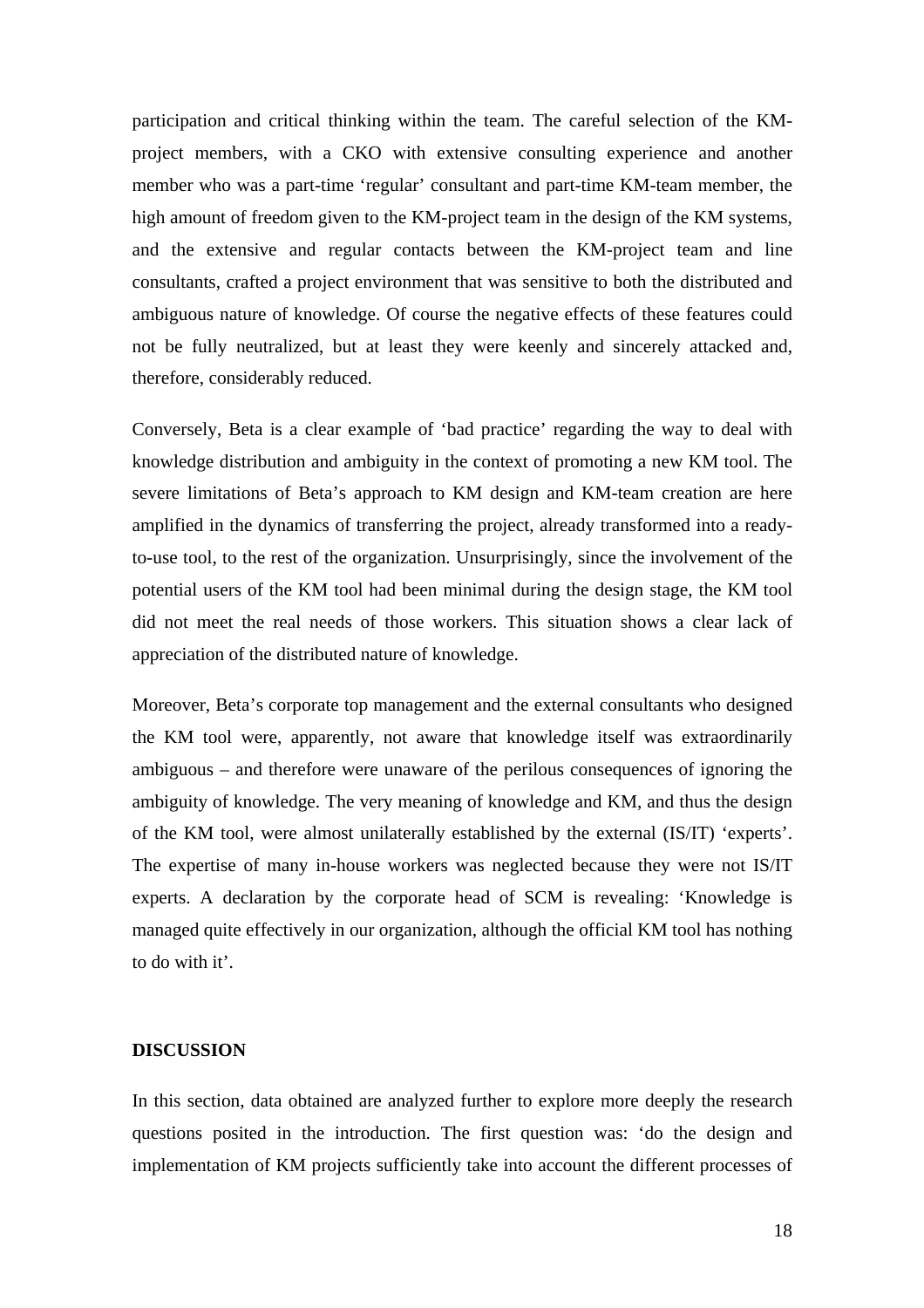learning?' From the case analysis the quick answer would be 'yes'; however, in order to tackle this question more deeply, we need to explore further the connections between knowledge-transfer hindering features and the learning cycle. The second question was: 'when KM projects do not fulfil the established goals, can any of the causes of failure be found in relation to (i) the neglect of any of the learning processes? (ii) the neglect of the complex dynamics of organizational learning processes?' The short answer is, again, 'yes', but we need to develop a more detailed analysis. Accordingly, emphasis will be also made on inquiring into the extent to which broader organizational learning processes are synergistic with the development of the KM. In other words, an additional research question appears now as a result of the case analysis itself: 'did the KM initiative pay off in terms of organizational learning enhancement?'

As explained previously, both Alpha's and Beta's **KM-project teams** were not comprised of a clearly defined group of people, committed FT to the project. However, there were important differences in their performance, both in terms of dealing internally with the development of the KM project, and also in terms of 'selling' the project to the rest of the organization. In this sense, despite being a rather ad-hoc group, Alpha's team was cohesive and the learning cycle was effectively propelled regarding the internal learning relationships among team members. Thus, Alpha's team started their work initially by engaging in reflective observation of the concrete experience in the company. That is, the team started their work by thinking about how to develop an IT-based system to integrate the thousands of existing dispersed databases, thus addressing a specific problem that Alpha was facing. Conversely, a specific kind of abstract conceptualization was imposed on the Beta team that did not really derive from reflective observation of Beta's concrete experience. It was derived instead from a rather unreflective decision by top management to apply a standard KM tool not well adapted to Beta's specific situation and requirements.

Considering these findings in relation to the learning cycle, in principle, the learning cycle (as conceptualized by Kolb) can be initiated at any of its four stages. However, the contrasting experiences of Alpha's and Beta's KM-project teams, suggests that under certain circumstances, some 'starting points' may be more appropriate than others. When a new KM initiative is introduced, it is assumed that there is a need for improving knowledge processes throughout the organization. Often, this assumption fosters the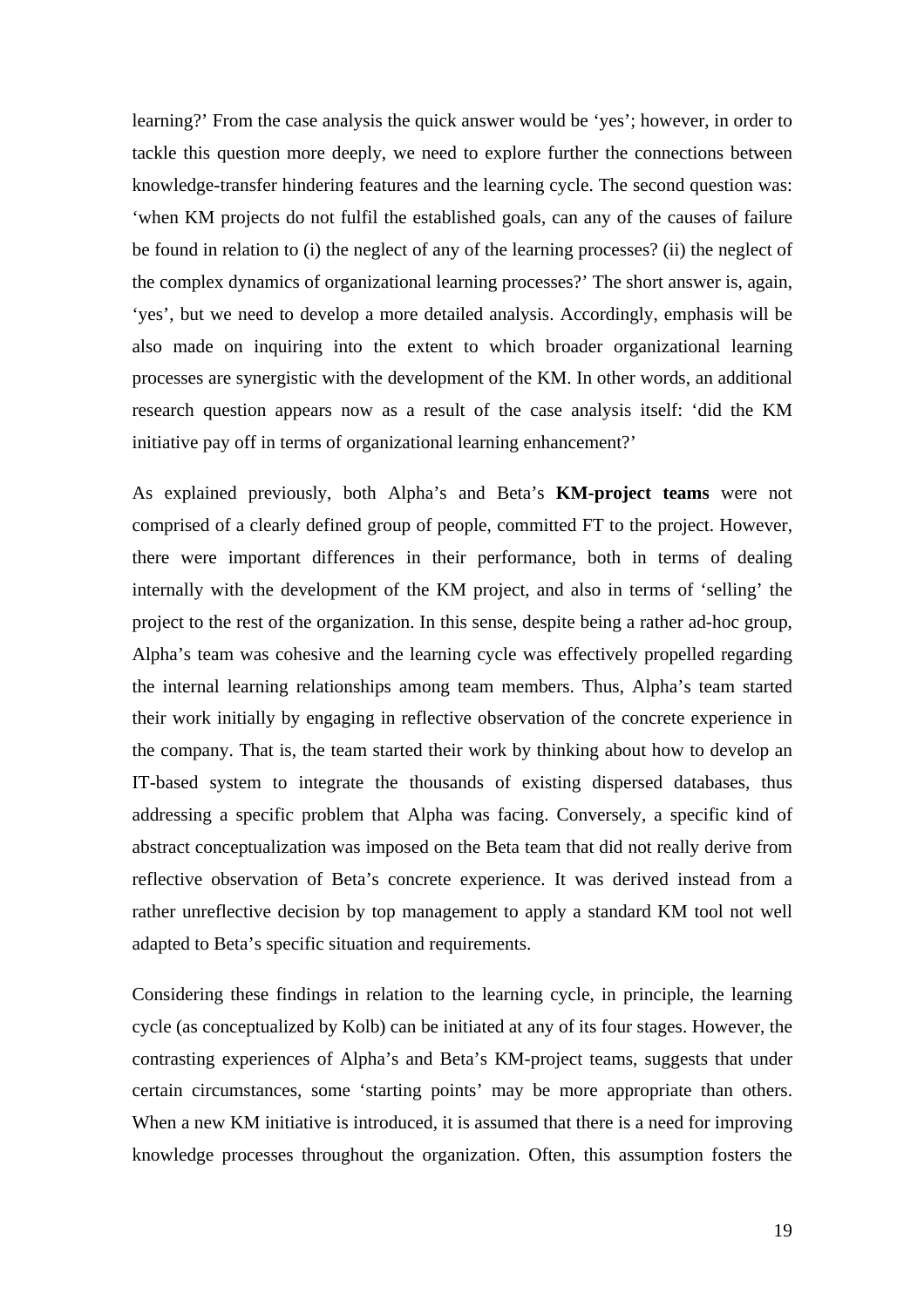creation of KM 'tools' that are aimed at facilitating the transfer of knowledge across the organization. Even with this (admittedly very simplistic) view of KM in mind, common-sense tells us that, in order to design a tool that improves our practices involving knowledge transfer within the organization, one should first diagnose the current situation of such practices – so that the new KM tool fits the specific needs of the organization and is appropriately synergistic with idiosyncratic knowledge processes. In Kolb's (1984) terms this reflects the importance of concrete experiences as a trigger to learning.

Therefore, it seems logical to assume that an effective learning cycle in the specific context of KM-project design should begin by gaining experience and understanding about the current organizational knowledge creating and sharing processes and then reflecting upon such observations. The dynamics of the KM-project team at Alpha were quite consistent with this situation. In Beta, the project team had started with abstract conceptualizations (e.g. the very definitions of knowledge and KM) that had to be taken for granted by the members of the KM project team, and then, without any serious reflection upon the actual organizational situation, they had to apply a set of procedures heavily based on these standard, externally-driven assumptions. That is, active experimentation followed a rather 'distorted' kind of abstract conceptualization, one where concepts are not shaped by the actual practices, structures and idiosyncrasies – as would be required by a functional learning cycle – but one that has been 'introduced' from outside. Thus, there was a push from the top (and the outside) to 'squeeze in' something fashionable and even 'posh', but not really aligned with the organizational conditions and needs. As a result, we find clear support for the disruption created in the knowledge-transfer dynamics because of the (ineffective) initiation of the learning-cycle within Beta's KM-project team.

Therefore, we can conclude that the care taken by top managers, who design the composition and assignment for a KM-project team, in dealing with the distributed, ambiguous and disruptive nature of knowledge is positively related to the effectiveness of the initiation of the learning cycle within the KM-project team.

Regarding **knowledge transfer within each of the KM-project teams**, it worked quite differently in Alpha and Beta. As explained above, utmost care was taken by all team members in Alpha to address any potential threats posed by the distributed, ambiguous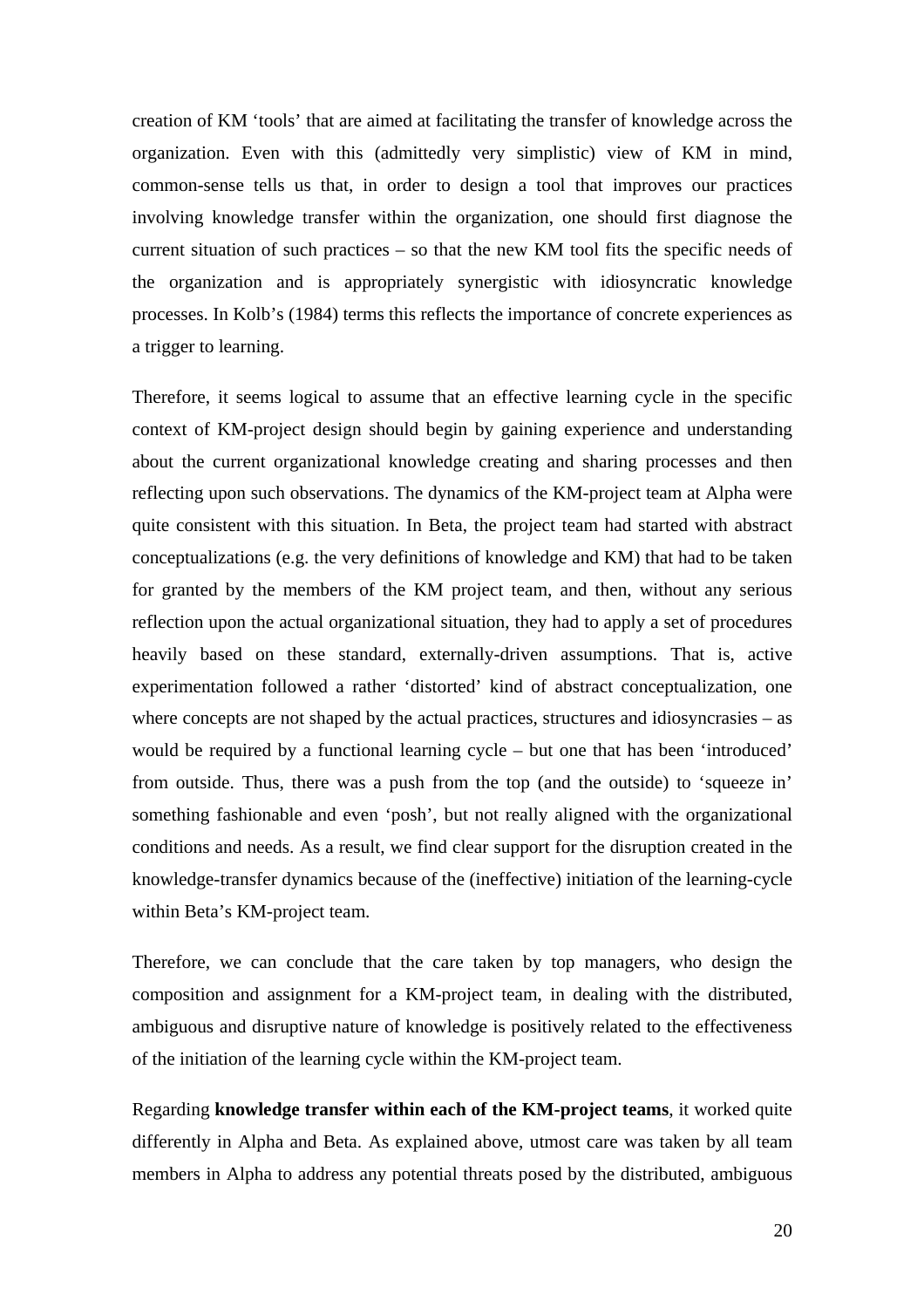and disruptive nature of knowledge. As a result, knowledge transfer worked smoothly within the team, and this translated into an effective learning cycle. For instance, faced with the challenge of database integration, all team members observed what databases consultants were using for their daily work, and assessed which ones were related to specific work requirements. Team members would gather together to share these experiences, and engage in a process of collective reflection upon their findings. Team members would provide explanations for what was happening, think of potential ways of improving the situation, etc. As a result, abstract conceptualizations were made (e.g. definitions of knowledge and KM adapted to the specific needs in Alpha), and then these concepts would work as basic premises for developing technical and organizational architectures toward the goal of database integration, thus leading to active experimentation through new, more comprehensive databases being created, with some being removed and others consolidated, and all of them being placed together in the new 'KM system'. Certainly, the learning process does not finish here. New concrete experience (e.g. limitations of new databases or broader limitations of an ITled KM approach) is what triggers new observational reflection, and so on. All in all, the evidence is quite clear that the better the attention paid to knowledge-transfer needs, the more smoothly the learning cycle is going to work within a KM-project team.

Conversely, knowledge-transfer hindering features were neglected within the team dynamics at Beta. However, since knowledge-transfer requirements were unambitious within the team, no big problems were either encountered; it was rather a situation of 'sterility', rather than of 'hostility'. In any case, such a situation corresponds to a 'paralysis' in the learning-cycle: if there are no real knowledge-transfer requirements, none of the stages of the learning cycle are triggered. For instance, the awareness by a KM-project team member of someone refusing to use the KM tool provides a concrete experience, but such experiences end up in a 'cul de sac': no further reflection is made on this situation because of the underlying premise of the KM project, 'whoever opposes the KM tool is wrong'. Also, these experiences are not shared in a search for 'second opinions'; rather the opposite: problems are denied so they do not even get to exist – an attitude diametrically opposed to learning.

As a result, we can conclude that the care taken by the KM-team members – and especially by the team leader – to deal with the distributed, ambiguous and disruptive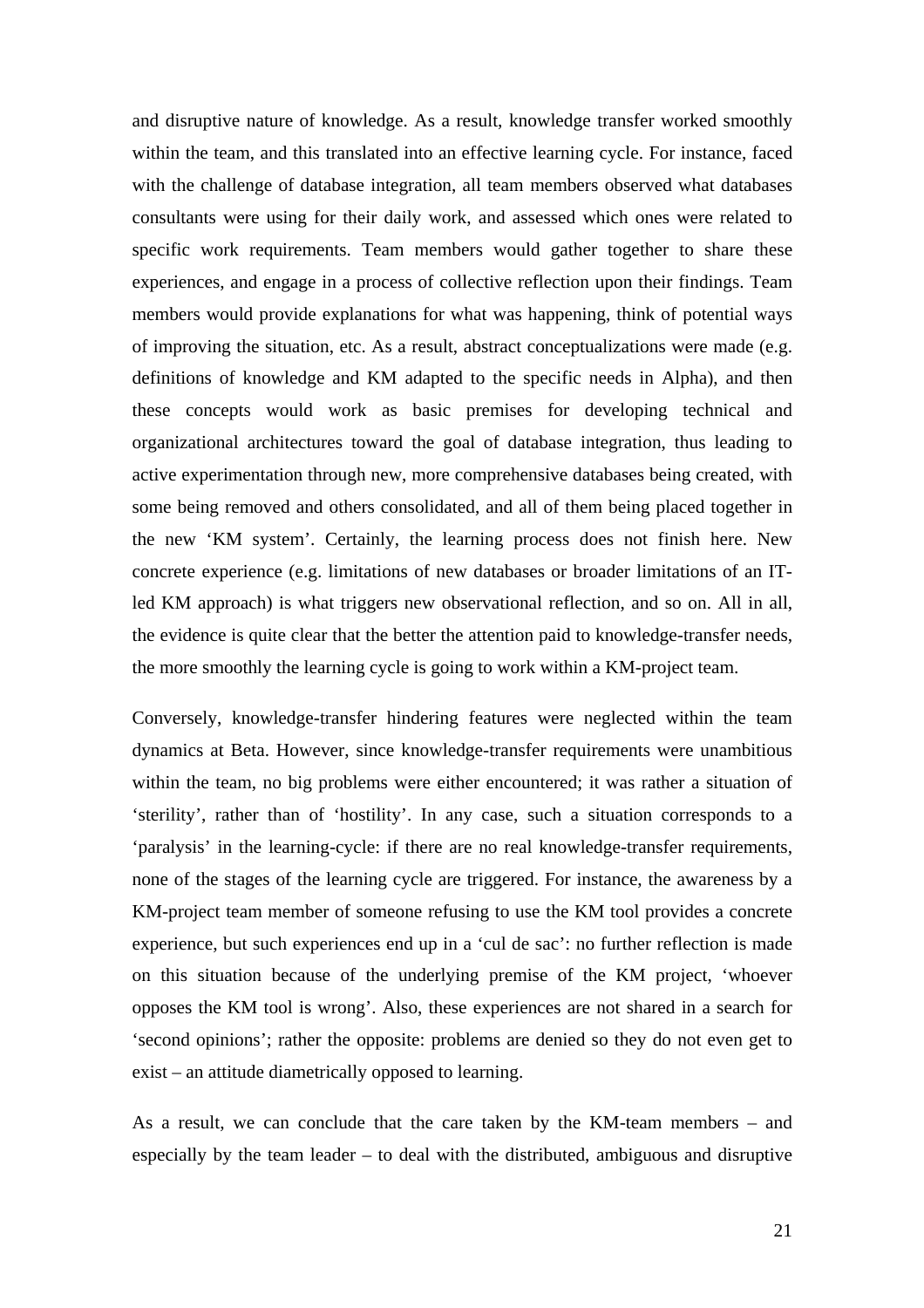nature of knowledge when they develop their assignments as a team, is positively related to the effectiveness of the learning cycle within the KM-project team.

As for **knowledge transfer from the KM-project team to the rest of the organization**, the analysis in the previous section showed that, since more people are involved in the KM project at this stage (basically as *users* of the KM system), both the dynamics of the learning cycle and the impact of the knowledge-transfer hindering features become more complex.

A way to assess the effectiveness of the transfer of 'lessons learned' from the KMproject team to the rest of the organization is the willingness of potential users to utilize the new KM tools, both in terms of exploration and exploitation. Therefore, it can be assumed that the more successful such exploration and exploitation dynamics are, the more effectively the learning cycle has, apparently, been 'bypassed' – in terms of KMsystems deployment. At Alpha, exploitation was relatively more successful than exploration, especially in the first stages of the KM systems deployment when consultants found their access to corporate databases substantially improved. As for exploration, this was where the main obstacles were found, especially in the subsequent stages of the KM project, when keen cooperation by consultants was required to 'fill up' the KM systems. The influence of the various knowledge-hindering features was notorious in the limited success of this explorative side of the KM project. However, knowledge ambiguity and distribution had a lesser impact than knowledge disruptiveness. This makes sense, since differences in mindsets (ambiguity) and unawareness of others work (distribution) are relatively well managed in the typical professional service organization where, on the one hand, corporate culture is usually strong – which minimizes the effects of knowledge ambiguity – and, on the other, consultants change teams and assignments often and communication channels are well managed – thus minimizing the impact of knowledge distribution.

At Beta, prior neglecting of the ambiguity and distribution of knowledge truncated any expectation of effective transfer of lessons learned from the KM-project team to the rest of the organization – thus jeopardizing efforts both to introduce and to retrieve 'knowledge units' . Any lessons learned would have been meagre, limited to the most technical procedures for using the KM tool, by no means linked either to true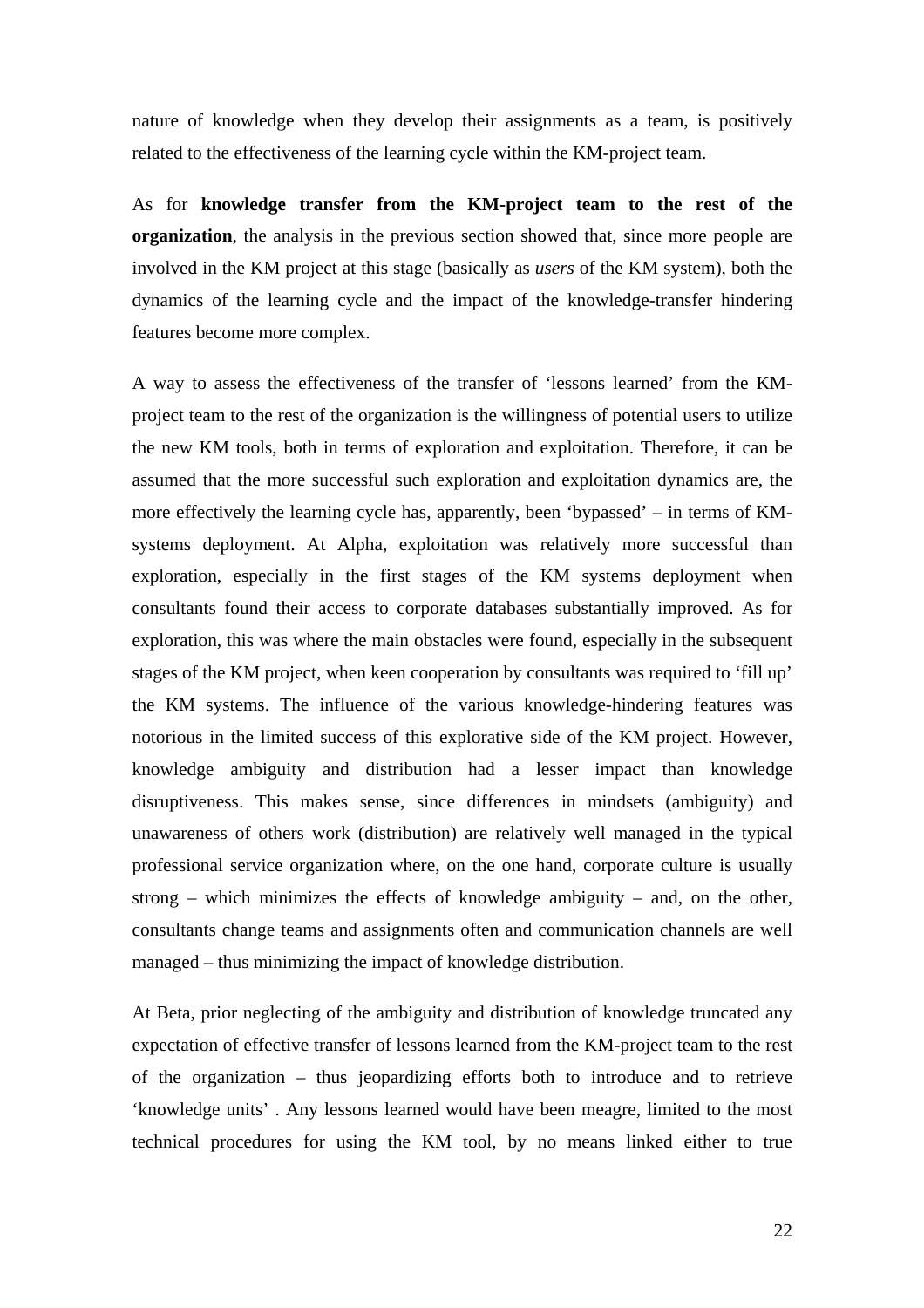knowledge transfer processes, just achieving limited 'commitment' – albeit to varying degrees – in the *use* of the tool.

Consequently, it can be stated that, from an exploitation perspective, the care put in by the KM-team members to deal with the distributed and ambiguous nature of knowledge when they develop their assignments as a team, is positively related to the effectiveness of knowledge transfer from the team to the rest of the organization. On the other hand, prior neglect of the distributed and ambiguous nature of knowledge by people strategically and operationally responsible for the KM project leads to a fulfilment of the negative potential that such features have on commitment in the KM project across the organization.

Continuing with the exploration side of Alpha's KM system commitment from consultants, the disruptive nature of knowledge was more problematic than the other two knowledge features. The case analysis evidenced three different causes for the 'straight-jackets' that made people reluctant to share their knowledge, namely: powerrelated disruptions, culture-related disruptions and task-related disruptions. Certainly, the key trigger that provokes a defensive response is threat to one's status/power. However, such a trigger may be mediated by three rather different mechanisms. The most straightforward one is power itself, that is, the fear of losing power by making others knowledgeable in formerly private cognitive domains. Such fear of losing power or, more broadly, of losing control of one's role and destiny in the organization, can be also propelled by subtler mechanisms, depending on the extent to which organizational culture or job descriptions impact on the development of the fears above mentioned.

Culture-related and (purely) power-related disruptions, although with similar consequences, originate from different causes. Purely power-related disruption is *directly* provoked by the threat that a worker perceives in transferring their personal knowledge to other people. In culture-related disruption, knowledge transfer is prevented by the very values and beliefs that are embedded within organizational culture and that the individual applies when judging the appropriateness of transferring their knowledge to other people. In other words, power-related disruption is individually-pushed, whereas culture-related disruption is organizationally-pushed. Of course, if the two kinds of 'pushes' work in the same direction, the final effect is reinforced – as happened in Alpha.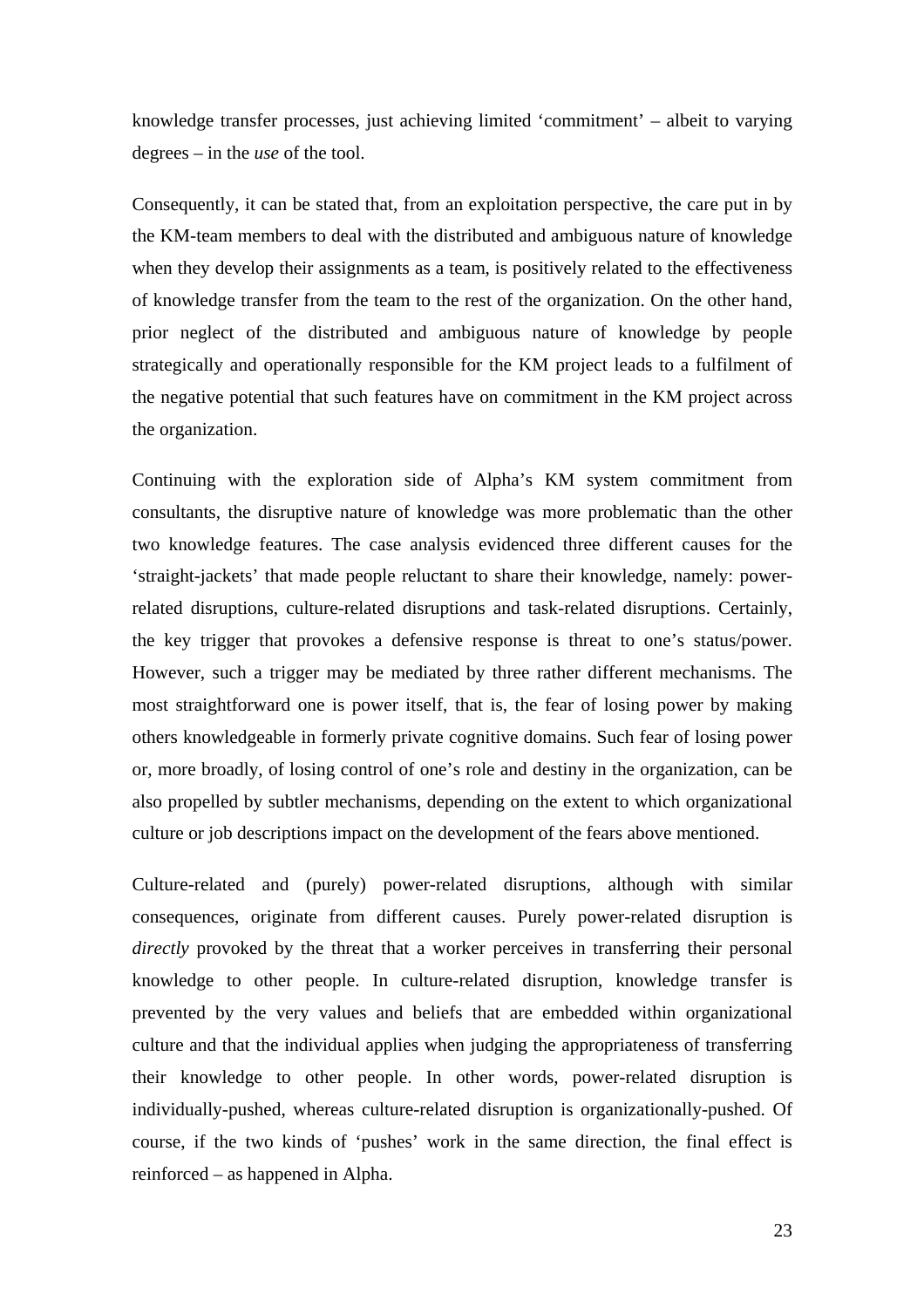Task-related disruption originates in the lack of time and/or formal inclusion of KM duties into 'regular' work assignments. Thus, the basic physical/technical constraints to KM commitment, may eventually lead to the fear that involvement with KM would imply neglecting 'true' work. KM-project people in Alpha were perfectly aware of this situation, but solving it was a task that went beyond their decision power: other units and managers would need to be involved if a genuine way of integrating KM into everyday work was to be found. At the time of data collection, negotiations between the CKO and the corporate head of human resources had begun, focusing on a redefinition of jobs (to include KM-related tasks), personal objectives (to include knowledge sharing as part of goal achievement), etc. Awareness of difficulties existed  $-$  a good sign; the outcomes of this new, 'mine-plagued' learning cycle are yet to be assessed.

In Beta, KM-system related exploration dynamics were especially affected by the disruptive nature of knowledge. As explained, a 'vicious circle' was triggered at Beta, where task-related disruptions synergized with culture-related ones. It was perceived as a contradiction that people were *commanded* to do something (introducing 'knowledge units') in a way that contradicted the participation-friendly cultural values, a situation worsened by the fact that the KM tool was, in principle, aimed at fostering participation itself. Power related disruption is then reinforced by the other two, when these contradictions trigger suspicion and a dramatic drop in trust toward top management and people in the KM-project team.

Consequently, we can conclude that there are three types of causes for the negative impact that the disruptive nature of knowledge has on knowledge transfer, namely (purely) power-related, culture-related and task-related causes. They are especially dangerous in the context of knowledge exploration, and even more difficult to manage in this context than the ambiguous and distributed features of knowledge. Also, prior neglect of these latter issues poses irreversible obstacles for addressing the disruptive nature of knowledge.

Last, but not least, regarding the **impact of KM projects on broader organizational learning**, KM systems were quite well integrated into Alpha's organizational intranet, so it became quite helpful for meeting knowledge transfer demands for consultants' daily work. The impact of the distributed, ambiguous and disruptive nature of knowledge works here in a similar way to the one described above when analyzing the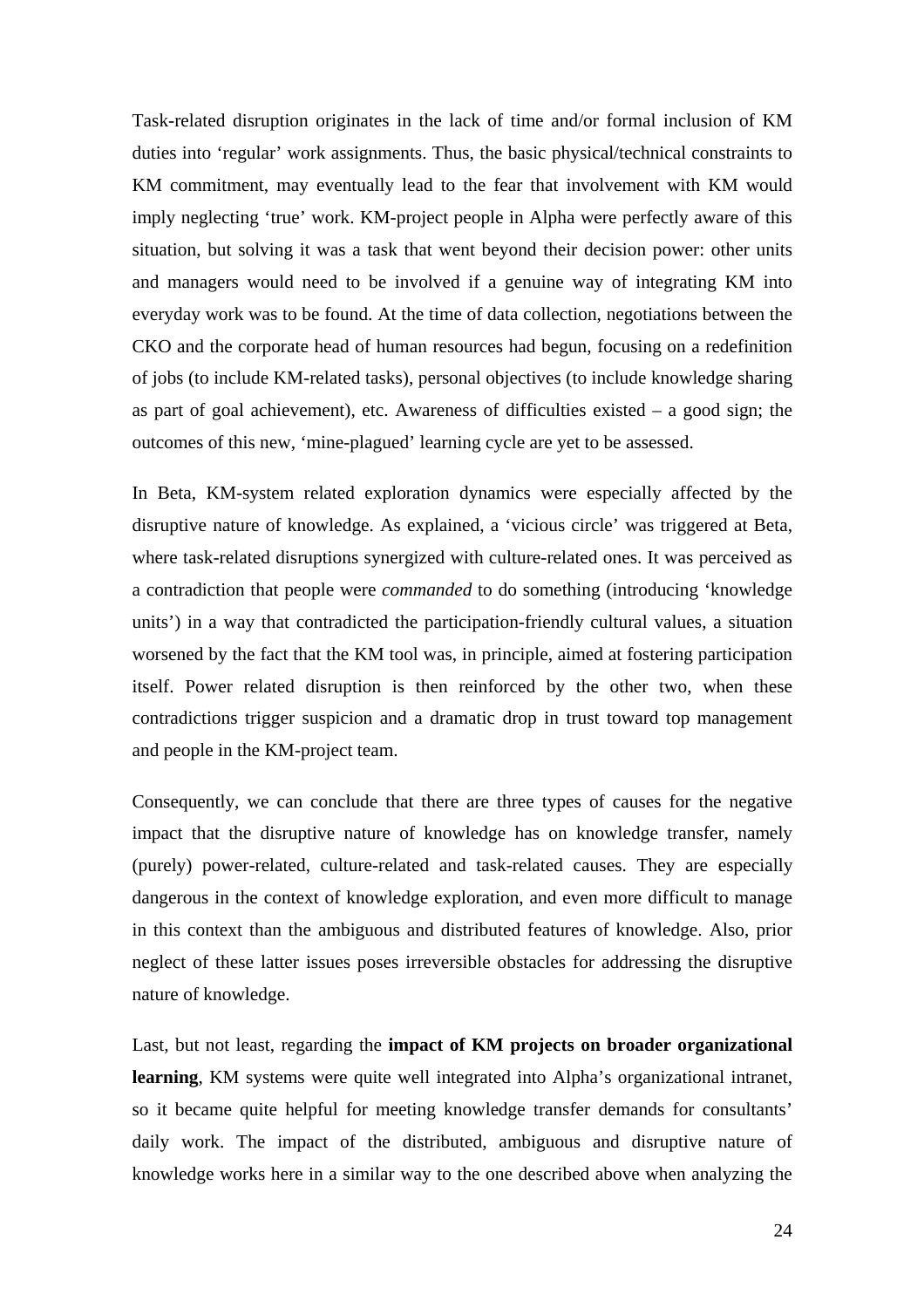transfer of the lessons learned from the KM-project team to the rest of the organization. That is, knowledge transfer will be easier or more difficult to the extent that the different characteristics of knowledge are accounted for.

Of course, many knowledge transfer processes escaped the 'net' of KM systems; indeed, Alpha's KM-project team were extremely aware that fostering organizational learning, from a broad perspective, requires far more than IT. In this sense, the overall assessment is that the extension of KM systems across the organization did facilitate knowledge transfer processes and, therefore, propelled the different elements of the learning cycle. However, this improvement in organizational learning was just 'the tip of the iceberg'. This moderately positive assessment was overly stated by the CKO, who also recognized the long way yet to run. But the next steps are beyond the single responsibilities of a CKO who has been granted very limited authority on non-IT issues. In fact, despite the fact that 'traditional' HR practices were well-secured in other managers' 'ivory-towers' and thus remained largely untouched, the CKO was able to solve the complex jigsaw of involving people in KM tasks within a sometimes quite knowledge-transfer unfriendly environment, and even to accomplish some moderately successful attempts to trigger culture change. Definitely, the CKO wants more, but further synergy between organizational learning and a reshaped KM *strategy* (beyond KM *systems*) remains to be assessed in the future.

The impact of the KM system on organizational learning was quite different in Beta. As already mentioned, the KM project became a rather simplistic software application, aimed at capturing 'knowledge units', storing them, and retrieving them later by whoever might need them. The eagerness of people to contribute to this system was, at first, very limited, due to the severe obstacles posed by the distributed, ambiguous and disruptive nature of knowledge to the transfer of the lessons learned about the KM system from the KM-project team to the rest of the organization. However, top corporate management realized that few were contributing to the KM system so, at the time of data collection, measures were being studied in order to promote such a contribution. However, Beta's corporate and local heads of operations expressed concerns about the introduction of financial incentives. The corporate head of operations said: 'We [operations and SCM people] already have our own section in the corporate intranet, so we will go on using it for actual knowledge transfer, but people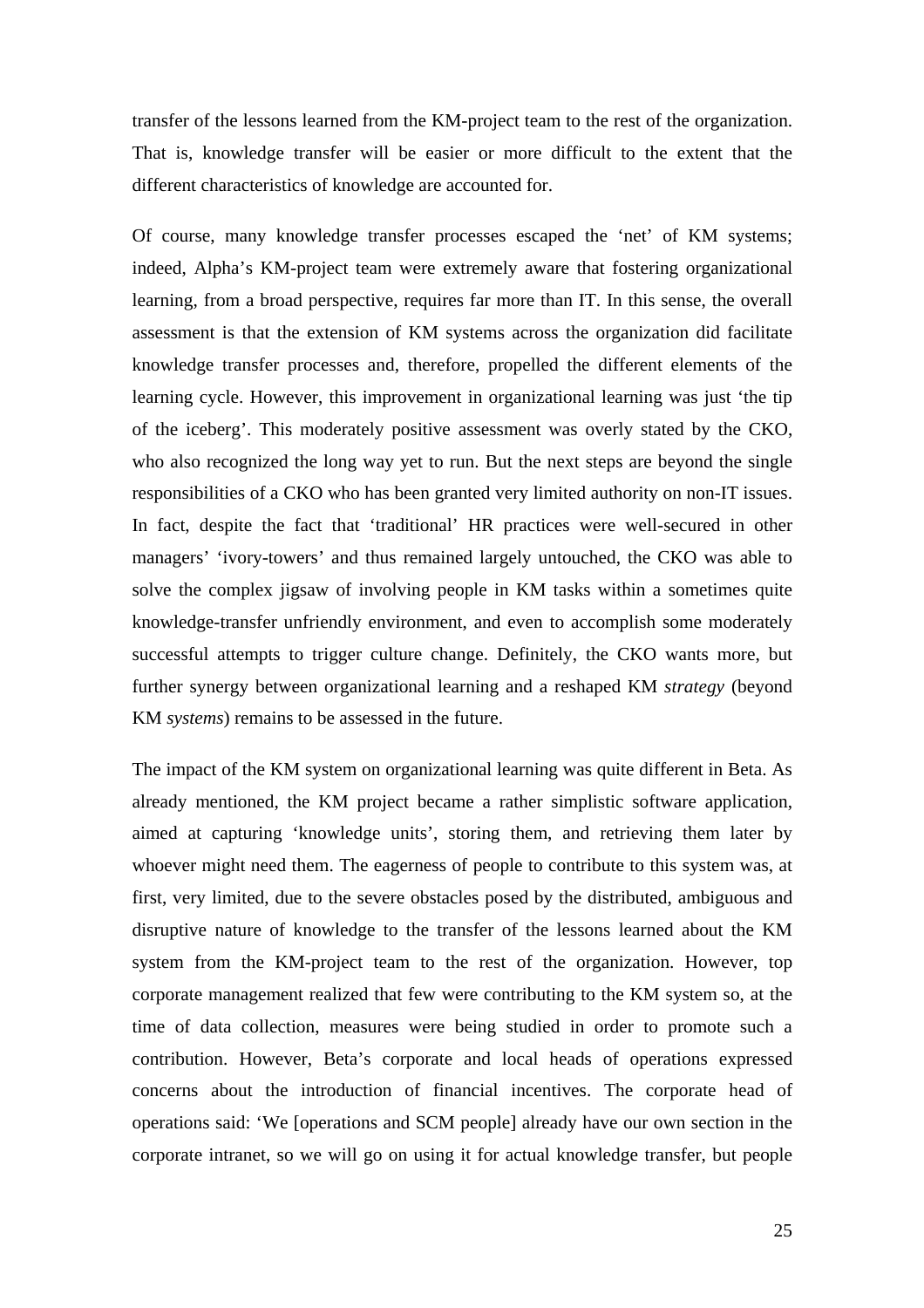shall also have to use the official KM tool if they want to be rewarded.' The local operations manager, with a closer picture of the shopfloor dynamics, was even more explicit: 'This is a perversion of the [KM] system: yes, sure that people will use the system if they get financially rewarded for it, but they will do it only for that, definitely they do not believe in KM' (note the latter use of the expression 'KM' as a synonym of 'the KM tool', an interesting sign of the perverse effect that a poor approach to 'formal KM' through an IT-led tool can have on subjective constructions of the KM concept itself). In fact, even before financial incentives were to be introduced, some people had already been keen contributors to the KM system. The corporate head of operations explains the situation: 'People were asked to introduce knowledge units into the system. Therefore, people who wanted to show their commitment eagerly introduced what they thought to be knowledge units, but most of times what was introduced was just rubbish, useless data. […] People did not inform about actual problems and actual solutions to them in our organization, not at all… people literally transcribed what they had found in some book… without any apparent connection with a specific need of someone in our company […] These data are not knowledge units'. While 'knowledge units' needed prior validation by pre-assigned 'validators', these people faced a terrible paradox: on the one hand, they had to prevent informational trash from entering the system, but at the same time they had to meet (unofficial but relevant) targets in KM system contributions, targets assessed basically in a simplistic quantitative way. The result: an absurd competition among organizational units to appear as the most committed to the KM project – and thus gain the blessings from corporate top management.

Being asked about knowledge transfer and learning processes, all four interviewees in Beta operations and SCM agreed that communication was very fluent within and between these units, with regular meetings held among their heads, a comprehensive section of the intranet carefully maintained, etc. Asked about an explanation of the general dynamics of 'best practice' or 'lessons learned' transfer, the corporate head of operations responded: 'Well, if you are involved in some project and face a problem, you think that someone, somewhere else in Spain might have had some experience with a similar situation. What we usually do is to check the comprehensive databases, fora, etc. that exist within the intranet; we also would pick up the phone and contact some peer who is assigned somewhere else in Spain and ask them directly. Your closest colleagues with experience in other places throughout Spain might also help you out.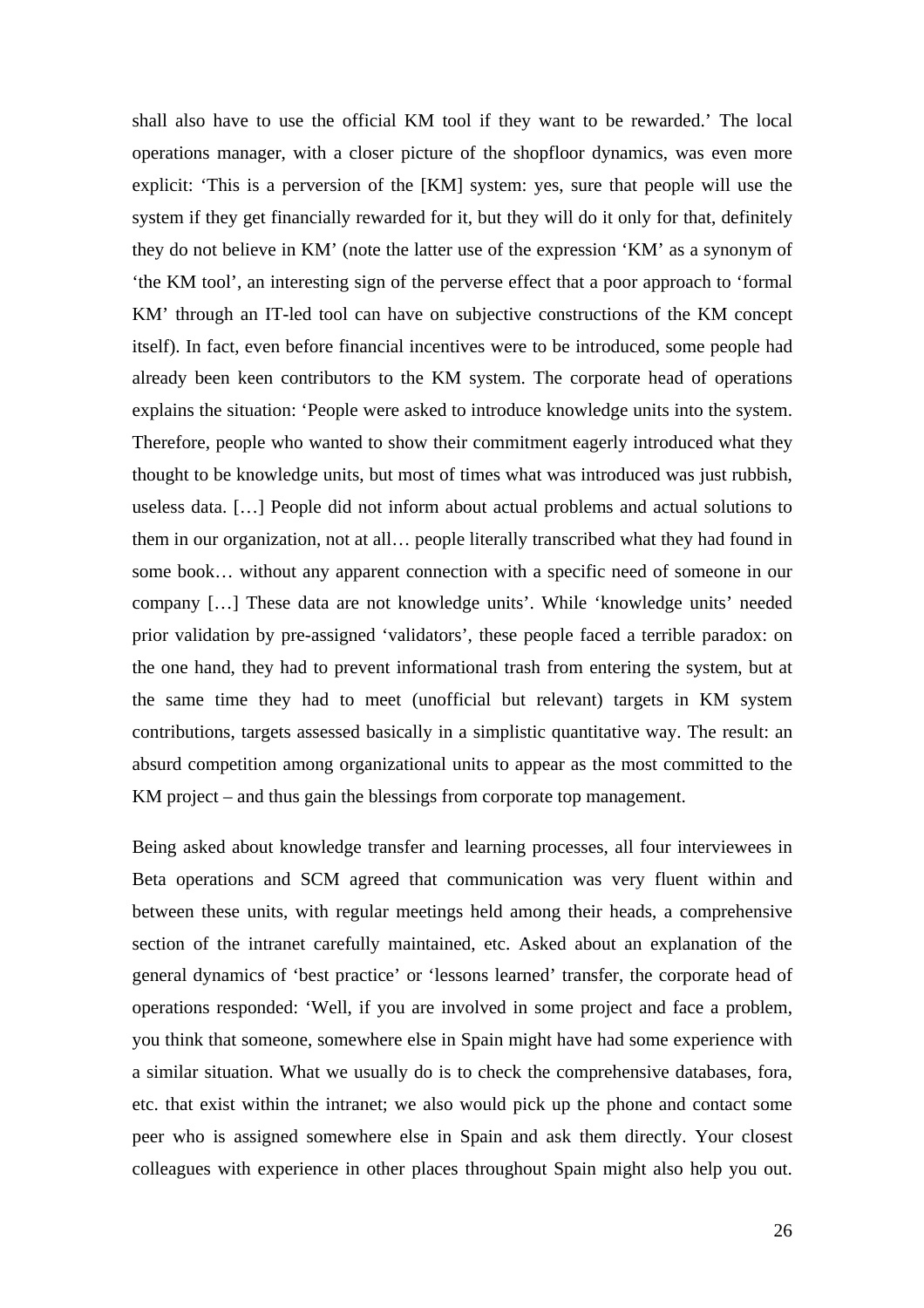Actually, there are lots of ways, many of them really informal, through which knowledge circulates around'. In other words, knowledge was effectively managed but outside the new KM tool.

Thus it appears that the increase in the contribution to Beta's KM tool not only is irrelevant in terms of organizational learning, but it is also negative in terms of efficiency (e.g. people were often duplicating the task of data inputting, first into the intranet and then into the KM tool) and included mainly useless data that were not exploited since there were few 'knowledge unit' retrievals by third parties. This is a dysfunctional and unsustainable situation: 'knowledge units' are stored in a KM system, but nobody retrieves them later – because nobody cares, because people find what they need somewhere else, and also because 'knowledge units' are often informational trash.

As a result, we can conclude that the effectiveness of (i) the initiation of the learning cycle within a KM-project learning team, (ii) the overall learning cycle dynamics within a KM-project team, and (iii) the effectiveness of knowledge transfer from the KMproject team to the rest of the organization, are positively related to broader organizational learning. Besides, both the more a KM-project is strictly focused on IT, and also the effectiveness of pre-existing organizational learning processes formally unrelated to the KM project, the lower the potential of this project for fostering organizational learning.

# **CONCLUSION**

In this paper, the connection between KM projects and the learning cycle has been explored through two contrasting experiences of Spanish organizations. Case analysis has evidenced the extreme complexity of such connections, mediated by a complicated net of organizational variables. The basic conclusion is that great care needs to be put in the whole process of KM project development. From the very initial design of the new KM systems, to the formation of the KM-project team(s), the assignment of responsibilities to such team(s), the awareness of organizational requirements and constraints that will shape the above issues, and especially the awareness of pre-existing organizational learning processes and the potential interactions between them and the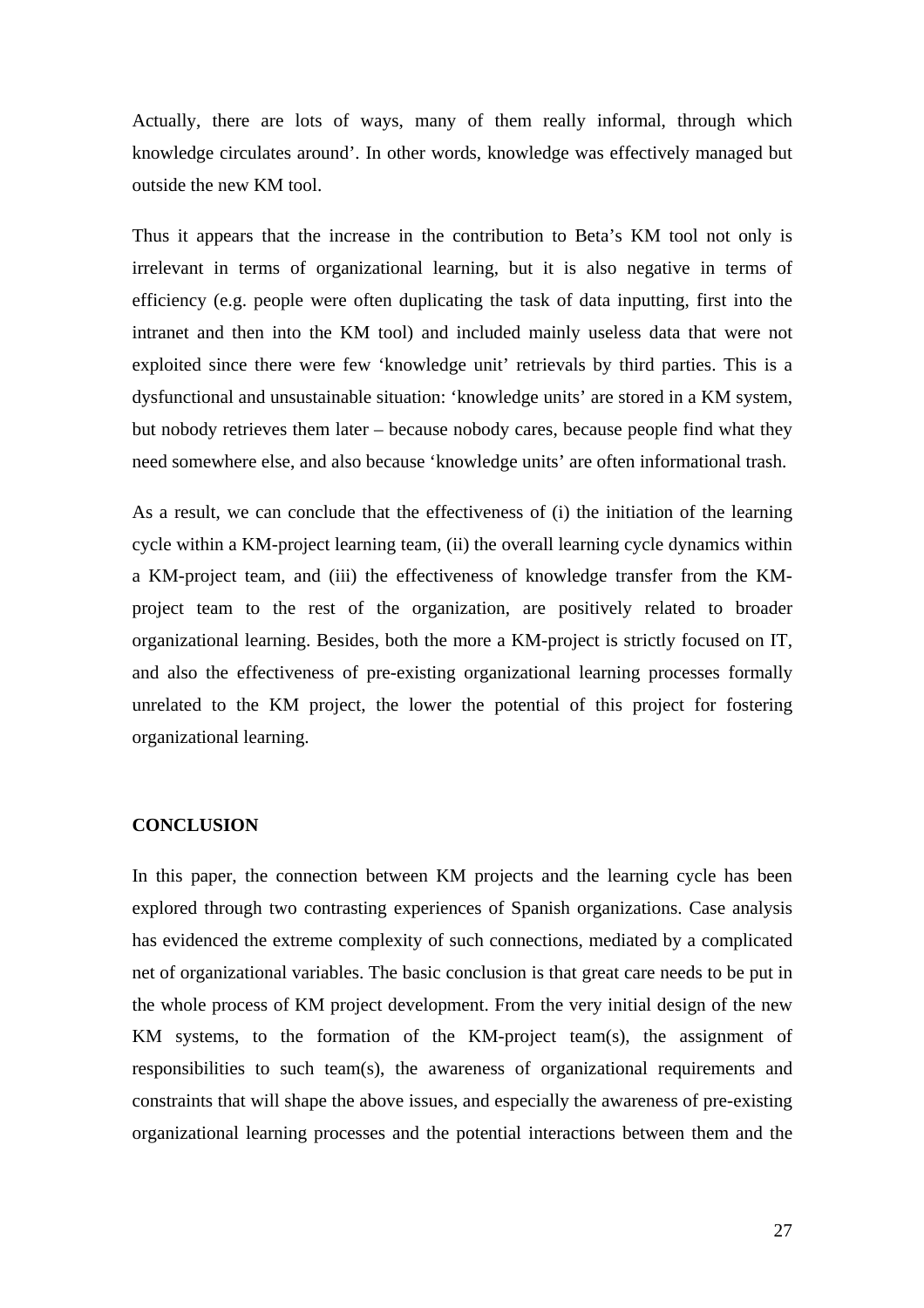KM systems being introduced – all of it ideally aiming at a synergy between KMsystems deployment and broader organizational learning.

Moreover, we have identified a number of knowledge-hindering characteristics of knowledge: distribution (difficulty to know what others know, are doing or may need from us), ambiguity (differences in underlying assumptions and mindsets) and disruptiveness (potential loss of power). Also, as an original contribution of this paper, three different causes have emerged as mediating variables for the disruptive effects of knowledge through the fear of status/role degradation because of knowledge sharing (power itself, culture and task design), causes that add to the ones associated to the other two knowledge-hindering features.

Certainly, the process of exploring our initial research questions, rather than providing easy answers, leads us to formulate further questions. What are the key organizational facilitators and constraints that shape how best to tackle the different knowledgehindering features in the context of KM-project teams? Under what organizational conditions is the creation of a new KM unit necessary in order to propel an effective learning cycle within the KM-project team? What is the connection between the key trigger for the KM project – including the potential role of 'fashion' – in the development of a KM project and the way to tackle the different knowledge-hindering features of knowledge? What are the 'key points' that need the most careful attention by management in the process of learning cycle 'amplification' from the first idea of a KM project to the fostering of organizational learning?

In order to tackle the above – and other – questions, further research is needed. Starting from the conclusions of this paper, further analysis of the available data would certainly be helpful. Besides, follow-up data collection in the same case companies could be interesting to offer a more dynamic and comprehensive view of the evolution of both KM strategies. Another line of future inquiry would be to refine prior theory with the explorations made in this investigation, so specific analytical frameworks are developed which take into account, under a dynamic, interactive perspective, on the one hand, the learning cycle and knowledge-hindering features of knowledge and, on the other, the whole process of KM project deployment.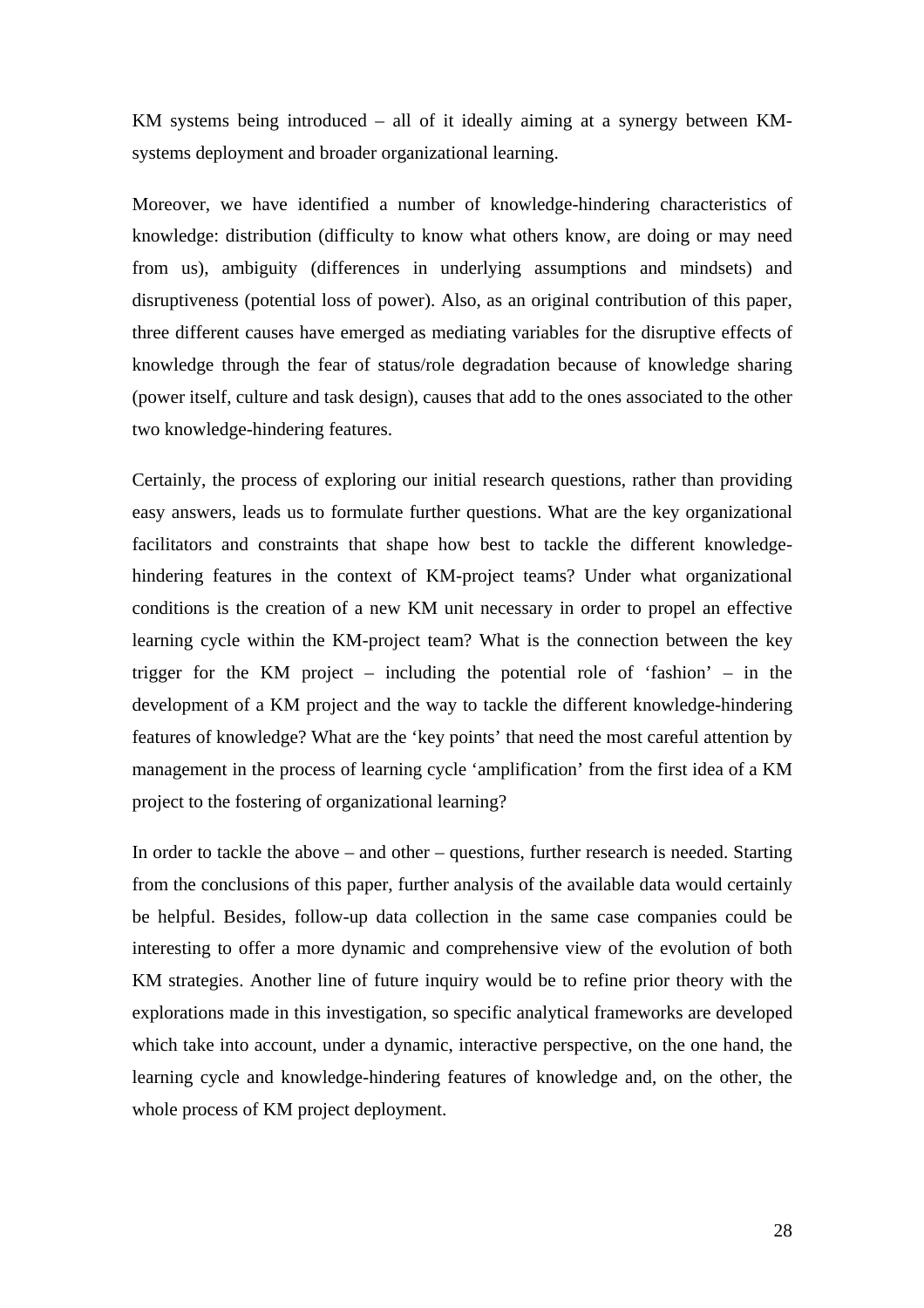## **REFERENCES**

- Argyris, C. and Schön, D. (1978): *Organizational learning*: *A theory of action perspective.* Reading, MA: Addison-Wesley.
- Ayas, K. and Zeniuk, N. (2001). 'Project-based learning: Building communities of reflective practitioners'. *Management Learning*, 32, 1, 61-76.
- Balbastre, F., Oltra, V., Martinez, J.F. and Moreno, M. (2003). 'Individual, group and organizational learning levels and their interactions: An integrative framework'. *Management Research*, 1, 3, 253-267.
- Bontis, N., Crossan, M.M. and Hulland, J. (2002). 'Managing an organizational learning system by sligning stocks and slows'. *Journal of Management Studies*, 39, 4, 437- 469.
- Brown, J.S. and Duguid, P. (2001). 'Knowledge and organization: A social-practice perspective'. *Organization Science*, 12, 2,198-213.
- Carlile, P.R. (2002). 'A pragmatic view of knowledge and boundaries: Boundary objects in new product development'. *Organization Science*, 13, 4, 442-455.
- Christensen, C., Bohmer, R. and Kenagy, J. (2000). 'Will disruptive innovations cure health care?' *Harvard Business Review*, Sept/Oct, 102-112.
- Cook S. D. and Brown J.S. (1999). 'Bridging epistemologies: The generative dance between organizational knowledge and organisational knowing'. *Organization Science*, 190, 381-400.
- Crossan, M.M., Lane, H.W. and White, R.E. (1999). 'An organizational learning framework: From intuition to institution'. *Academy of Management Review*, 24, 3, 522-537.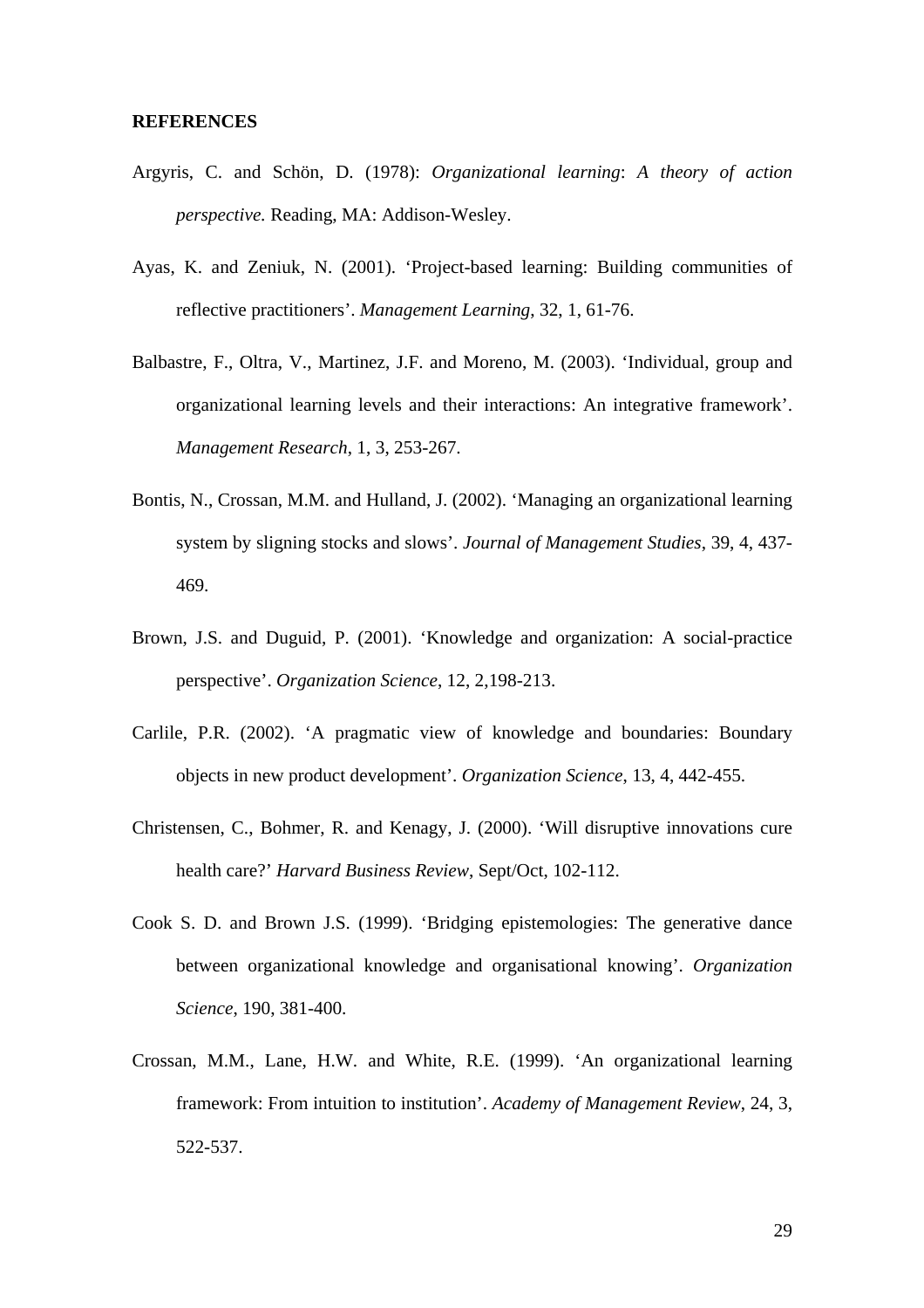- Dougherty, D. (1992). 'Interpretive barriers to successful product innovation in large firms'. *Organization Science*, 3, 179-202.
- Gherardi, S. and Nicolini, D. (2000). 'The organizational learning of safety in communities of practice'. *Journal of Management Inquiry*, 9, 1, 7-18.
- Hammersley, M. (1995): 'Theory and evidence in qualitative research'. *Quality and Quantity*, 29, 55-66.
- Hartley, J.F. (1994): 'Case studies in organizational research'. In Cassell, C. and Symon, G. (eds.): *Qualitative methods in organizational research*: 208-229. London: Sage.
- Holstein, J.A. and Gubrium, J.F. (1997). 'Active interviewing'. In Silverman, D. (ed.). *Qualitative research – Theory, method and practice*, 113-129. London: Sage.
- Huber, G. (1991). 'Organizational learning: The contributing processes and the literatures'. *Organization Science*, 2, 1, 88-115.
- King, N. (1994): 'The qualitative research interview'. In Cassell, C. and Symon, G. (eds.). *Qualitative methods in organizational research*, 15-36. London: Sage.
- Kolb, D. A. (1984), *Experiential learning*. New Jersey: Prentice-Hall.
- Lave, J. and Wenger, E. (1991*). Situated learning: Legitimate peripheral participation*. Cambridge: Cambridge University Press.
- March, J. G. (1991). 'Exploration and exploitation in organizational learning. *Organization Science,* 2, 71-87.
- Maxwell, J.A. (1996): *Qualitative research design*: *An interactive approach*. Thousand Oaks, CA: Sage.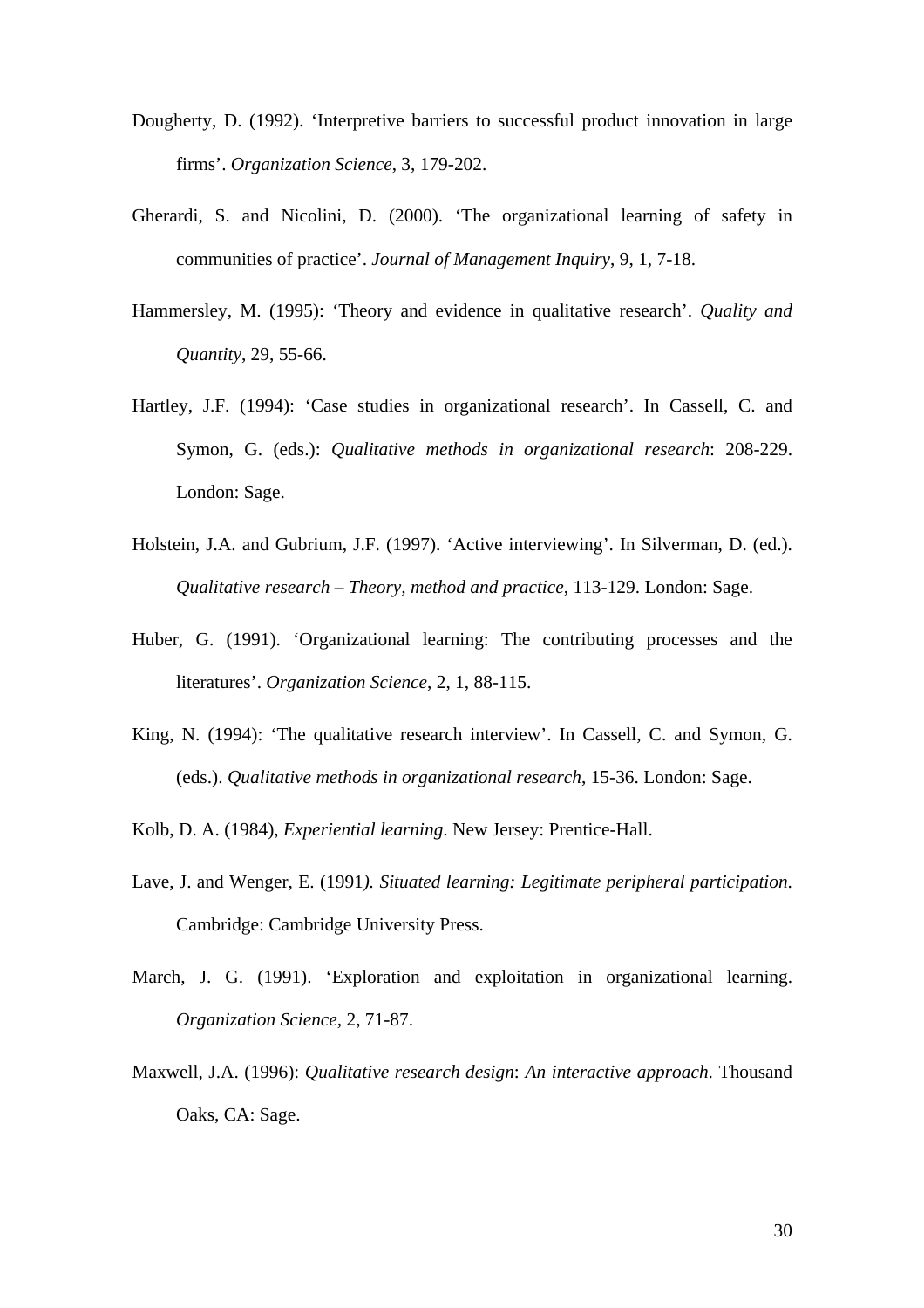- McDermott, R. (1999). 'Why information technology inspired but cannot deliver knowledge'. *California Management Review*, 41, 4, 103-117.
- Newell, S., Swan, J. and Scarbrough, H. (2001), 'From global knowledge management to internal electronic fences: Contradictory outcomes of intranet development', *British Journal of Management*, 12, 2, 97-112.
- Nonaka, I. (1994). 'A dynamic theory of organizational knowledge creation'. *Organization Science*, 5, 14-37.
- Platt, J. (1988): 'What can case studies do?' *Studies in Qualitative Methodology*, 1: 1- 23.
- Polanyi, M. (1966). *The tacit dimension*. London: Routledge and Kegan Paul.
- Scarbrough, H. and Swan, J. (1999). *Case studies in knowledge management*. London: Institute of Personnel and Development.
- Simon, H.A. (1991): 'Bounded rationality and organizational learning'. *Organization Science*, 2, 1, 125-134.
- Skinner, S. (1953), *Science and human behavior*. New York : MacMillan .
- Stake, R.E. (1995), *The art of case study research*. Thousand Oaks, CA: Sage
- Storey, J. and Barnett, E.A. (2000). 'Knowledge management initiatives: Learning from failure'. *Journal of Knowledge Management*, 4, 2, 145-156.
- Storey, J. and Quintas (2001). 'Knowledge management and HRM'. In Storey, J. (ed.). *Human resource management*: *A critical text*, (2nd ed.), 3-20. London: Thompson Learning.
- Tsoukas, H. (1996). 'The firm as a distributed knowledge system: A constructionist approach'. *Strategic Management Journal*, 17, Winter Special Issue, 11-25.